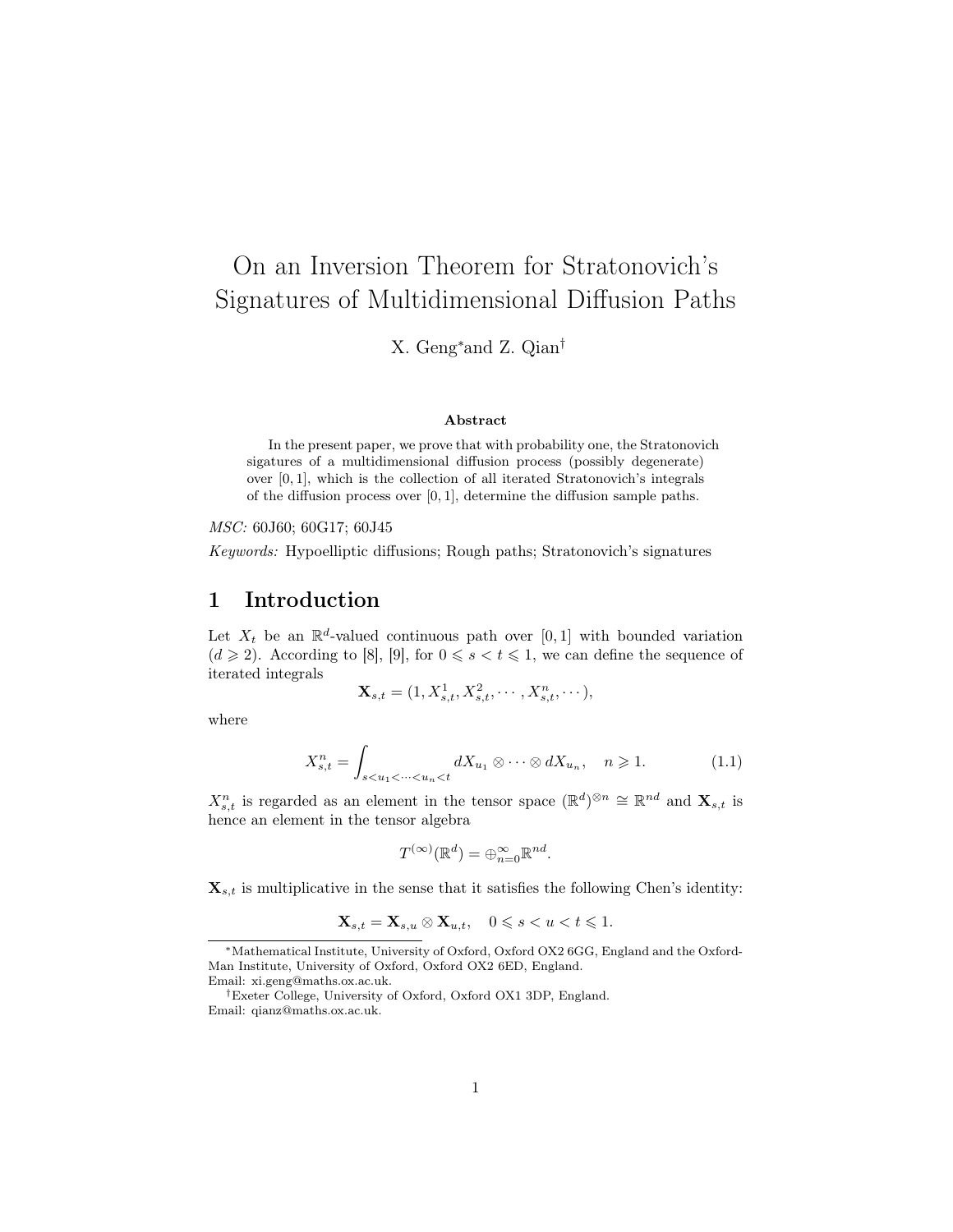$\mathbf{X}_{s,t}$  is uniquely determined by the original path  $X_t$ ; or intuitively speaking, the original path  $X_t$  contains all information about its differential  $dX_t$ . A remarkable consequence is that a theory of integration along  $X_t$  can be established in the sense of Riemann–Stieltjes, which leads to a theory of differential equations driven by  $X_t$ . Such a theory for paths with bounded variation is classical and well-studied.

If the path  $X_t$  is less regular, for example,  $X_t$  has finite p-variation for some  $p > 1$ , it may not be possible to establish an integration theory along  $X_t$  by using the information of the original path only. The fundamental reason is that the path  $X_t$  itself does not reveal enough information on its differential  $dX_t$ , which is essential to be fully understood if we want to develop an integration theory along  $X_t$ . As pointed out by T. Lyons in [7], for this purpose, together with the path itself, a finite sequence of iterated integrals up to level [p] satisfying Chen's identity should be specified in advance. Such a finite sequence of iterated integrals

$$
\mathbf{X}_{s,t}=(1,X_{s,t}^1,\cdots,X_{s,t}^{[p]})
$$

is regarded as a multiplicative functional **X** from the simplex  $\Delta = \{(s, t): 0 \leq$  $s \leq t \leq 1$  to the truncated tensor algebra

$$
T^{([p])}(\mathbb{R}^d) = \bigoplus_{n=0}^{[p]} \mathbb{R}^{nd}.
$$

 $X$  is called a rough path with roughness p. According to [7],  $X$  extends uniquely to a multiplicative functional from  $\Delta$  to  $T^{(\infty)}(\mathbb{R}^d)$ . In the founding work of T. Lyons in [7], a general theory of integration and differential equations for rough paths was established.

For a rough path  $X$  with roughness p, the signature of  $X$  is defined as the formal sequence

$$
S(\mathbf{X}) = \mathbf{X}_{0,1} = (1, X_{0,1}^1, \cdots, X_{0,1}^{[p]}, \cdots),
$$

where for  $n > [p]$ ,  $X_{s,t}^n$  is the unique extension of **X** as mentioned before. The signature  $S(X)$ , proposed by K.T. Chen in [2] and T. Lyons in [7], can be regarded as the collection of overall information of any arbitrary level  $n$  about the rough path X. It is of central interest and conjectured in the theory of rough paths that the signature  $S(X)$  contains sufficient information to recover the path X completely. In the groundbreaking paper [3] by B. Hambly and T. Lyons, they proved that for a path  $X_t$  with bounded variation, the signature of  $X_t$  uniquely determines the path up to a tree-like equivalence. However, for paths with unbounded variation, very few results are available and it remains a lot of work to do.

In the work [6] by Y. Le Jan and Z. Qian, they considered the case of multidimensional Brownian motion and proved that for almost surely, the Brownian paths can be recovered by using the so-called Stratonovich's signature, which is defined via iterated Stratonovich's integrals of arbitrary orders. Since the Brownian paths are of unbounded variation and can be regarded as rough paths with roughness  $p \in (2,3)$ , we may need to specify the second level in order to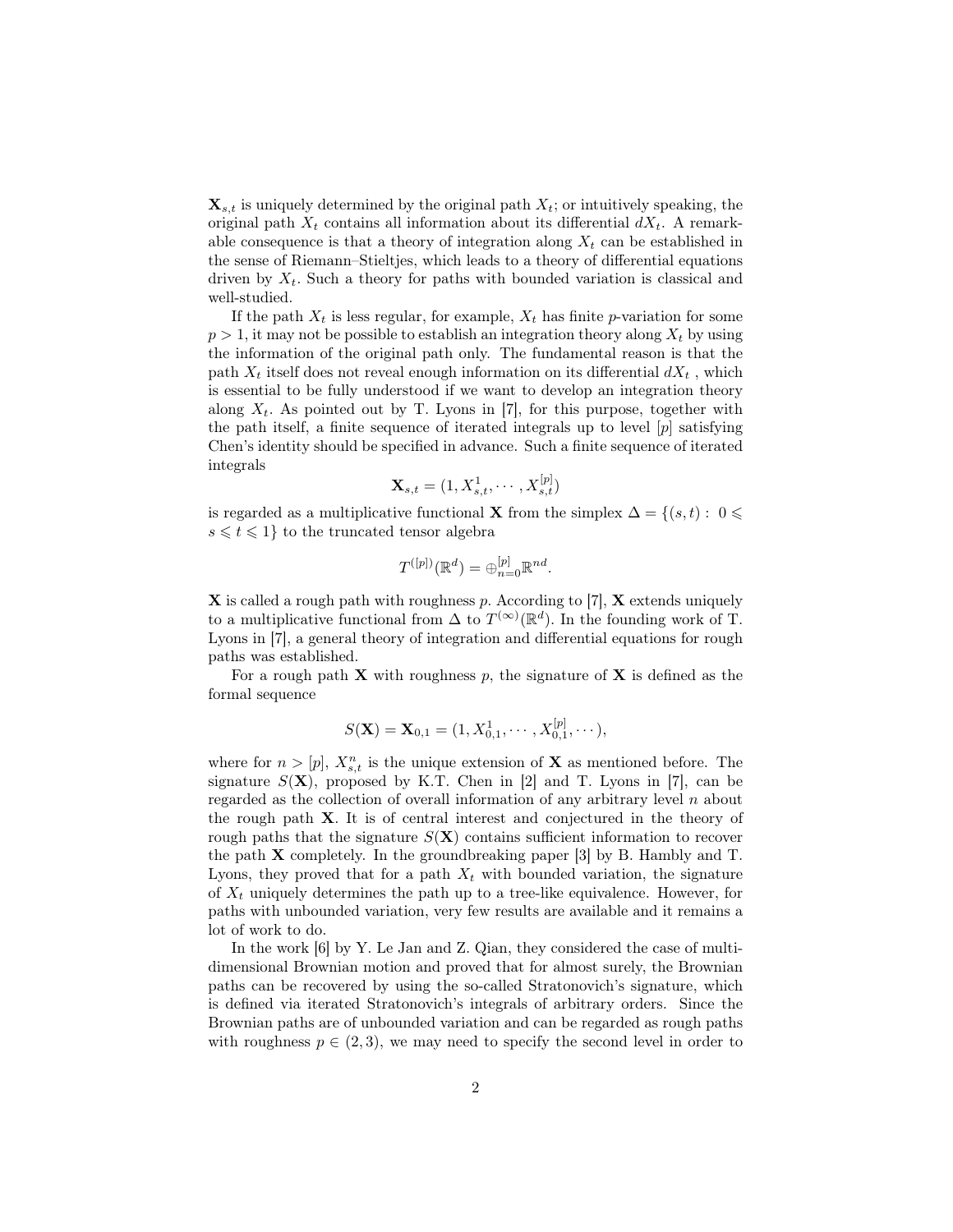make sense in terms of rough paths. However, according to [5], [10], there is a canonical lifting of the Brownian paths to the second level by using dyadic approximations, which is called the Lévy's stochastic area process and it coincides exactly with the iterated Stratonovich's integral defined in the same way as (1.1). Such lifting is determined by the Brownian paths itself, and in [6] when regarding the Brownian motion as rough paths such lifting was used by the authors. Therefore, the recovery of Brownian motion as rough paths is essentially the recovery of the Brownian paths in terms of Stratonovich's signature.

In the present paper, we are going to generalize the result of Y. Le Jan and Z. Qian in [6] to the case of multidimensional diffusion processes (possibly degenerate). The main idea of the proof is similar to the case of Brownian motion, in which the authors used a specially designed approximation scheme and chose special differential 1-forms to define the so-called extended Stratonovich's signatures to recover the Brownian paths. However, there are several difficulties in the case of diffusion processes. Firstly, we need quantitative estimates for rare events of diffusion processes to prove a convergence result similar to the case of Brownian motion. In [6], the authors used the symmetry and explicit distribution of Brownian motion, which are not available in the case of diffusion processes and hence we need to proceed in a different way. Secondly, to construct special differential 1-forms, a quite special case of Hörmander's theorem was used to ensure the existence of density, in which the so-called Hörmander's condition was easily verified. In the case of diffusion processes, the construction of differential 1-forms is more complicated to ensure similar kind of hypoellipticity. Lastly, in the Brownian motion case, the Laplace operator is well-posed so that PDE methods could be applied to obtain a crucial estimate which enables us to relate the extended Stratonovich's signatures to the Brownian paths. However, for a general diffusion process, the generator  $L$  may not be well-posed any more (we don't impose uniform ellipticity assumption on  $L$ ) and PDE methods may no longer apply (in fact, to ensure the application of PDE methods, rather technical assumptions should be imposed on the differential operator L and the domain if without uniform ellipticity). Therefore, we need a different approach to recover the diffusion paths by using extended Stratonovich's signatures.

## 2 Main result and idea of the proof

In this section, we are going to state our main result and illustrate the idea of the proof.

Let  $(\Omega, \mathcal{F}, P)$  be a complete probability space and let  $W_t$  be a d-dimensional Brownian motion on  $\Omega$ . Consider an N-dimensional  $(N \geq 2)$  diffusion process  $X_t$  defined by the following SDE (possibly degenerate):

$$
dX_t = \sum_{\alpha=1}^d V_{\alpha}(X_t) \circ dW_t^{\alpha} + V_0(X_t)dt
$$
\n(2.1)

with  $X_0 = 0$ .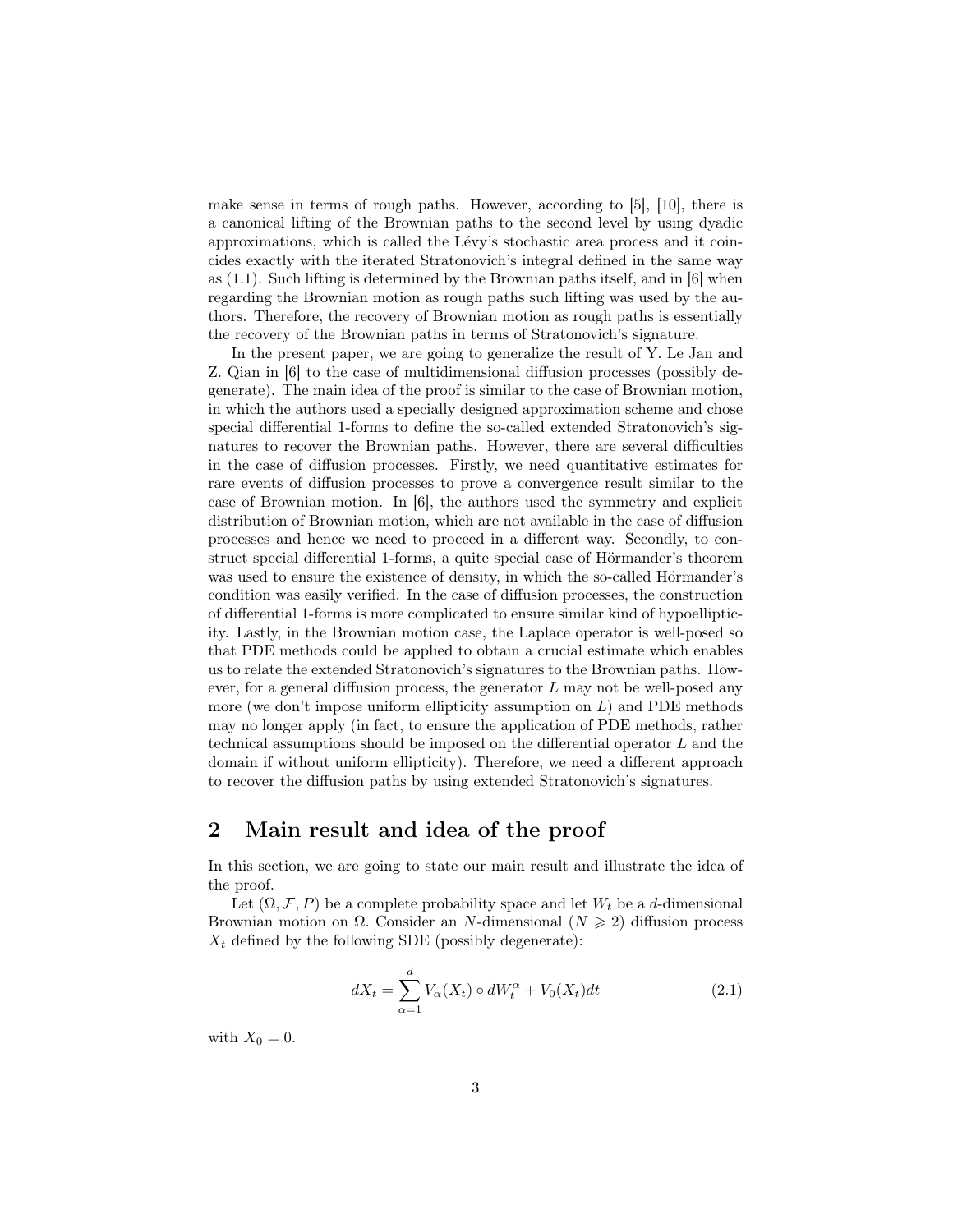We are going to make the following three assumptions on the generating vector fields  $\{V_1, \cdots, V_d; V_0\}.$ 

(A)  $V_0, V_1, \cdots, V_d \in C_b^{\infty}(\mathbb{R}^N)$ .

(B) For any  $x \in \mathbb{R}^N$ , Hörmander's condition (see [4]) holds at x in the sense that

$$
V_1, \cdots, V_d, [V_\alpha, V_\beta], 0 \leq \alpha, \beta \leq d, [V_\alpha, [V_\beta, V_\gamma]], 0 \leq \alpha, \beta, \gamma \leq d, \cdots]
$$

generate the tangent space  $T_x \mathbb{R}^N \cong \mathbb{R}^N$ , where  $[\cdot, \cdot]$  denotes the Lie bracket.

(C) There exists a positive orthonormal basis  $\{e_1, \dots, e_N\}$  of  $\mathbb{R}^N$ , such that for any  $x \in \mathbb{R}^N$  and  $i = 1, 2, \cdots, N$ ,  $V_\alpha(x)$  is not perpendicular to  $e_i$  for some  $\alpha = 1, 2, \cdots, d$ .

Remark 2.1. Assumptions (A) and (B) are made to ensure the hypoellipticity of the generator

$$
L = \frac{1}{2} \sum_{\alpha=1}^{d} V_{\alpha}^{2} + V_{0}
$$

of the diffusion process  $(2.1)$ . Assumption  $(C)$  is made to ensure the escape condition and the non-tangential condition proposed in [1] hold on some domain of interest which is relatively small. Under these assumptions, we are able to apply results in [1] to obtain the existence of a continuous density function of the Poisson kernel for some domain of interest and a quantitative estimate on the density function, which are both crucial in the proof of our main result.

It should be pointed out that if the diffusion process (2.1) is nondegenerate, that is, if  $\{V_1(x), \cdots, V_d(x)\}\$  generate the tangent space  $T_x \mathbb{R}^N \cong \mathbb{R}^N$  at each point  $x \in \mathbb{R}^N$ , then Assumptions (A), (B), (C) are all verified.

For  $n \geq 1, j_1, \dots, j_n \in \{1, 2, \dots, N\}$ , define the iterated Stratonovich's integral of order n:

$$
[j_1, \cdots, j_n]_{s,t} = \int_{s < t_1 < \cdots < t_n < t} \circ dX_{t_1}^{j_1} \circ dX_{t_2}^{j_2} \circ \cdots \circ dX_{t_n}^{j_n}, \quad 0 \le s < t \le 1.
$$

Alternatively,  $[j_1, \dots, j_n]_{s,t}$  can be defined inductively by the following relation:

$$
[j_1, \dots, j_n]_{s,t} = \int_{s < u < t} [j_1, \dots, j_{n-1}]_{s,u} \circ dX_u^{j_n}, \quad 0 \le s < t \le 1,
$$

where  $[j_1]_{s,t}$  is defined to be

$$
[j_1]_{s,t} = \int_{s < u < t} \circ dX_u^{j_1} = X_t^{j_1} - X_s^{j_1}, \quad 0 \le s < t \le 1.
$$

For convenience, if  $n = 0$ , we denote  $[j_1, \dots, j_n]_{s,t} = 1$ . The family

 $\{[j_1, \dots, j_n]_{0,1} : j_1, \dots, j_n \in \{1, 2, \dots, N\}, n \geq 0\}$ 

of iterated Stratonovich's integrals is called the *Stratonovich signature* of  $X_t$ over [0, 1].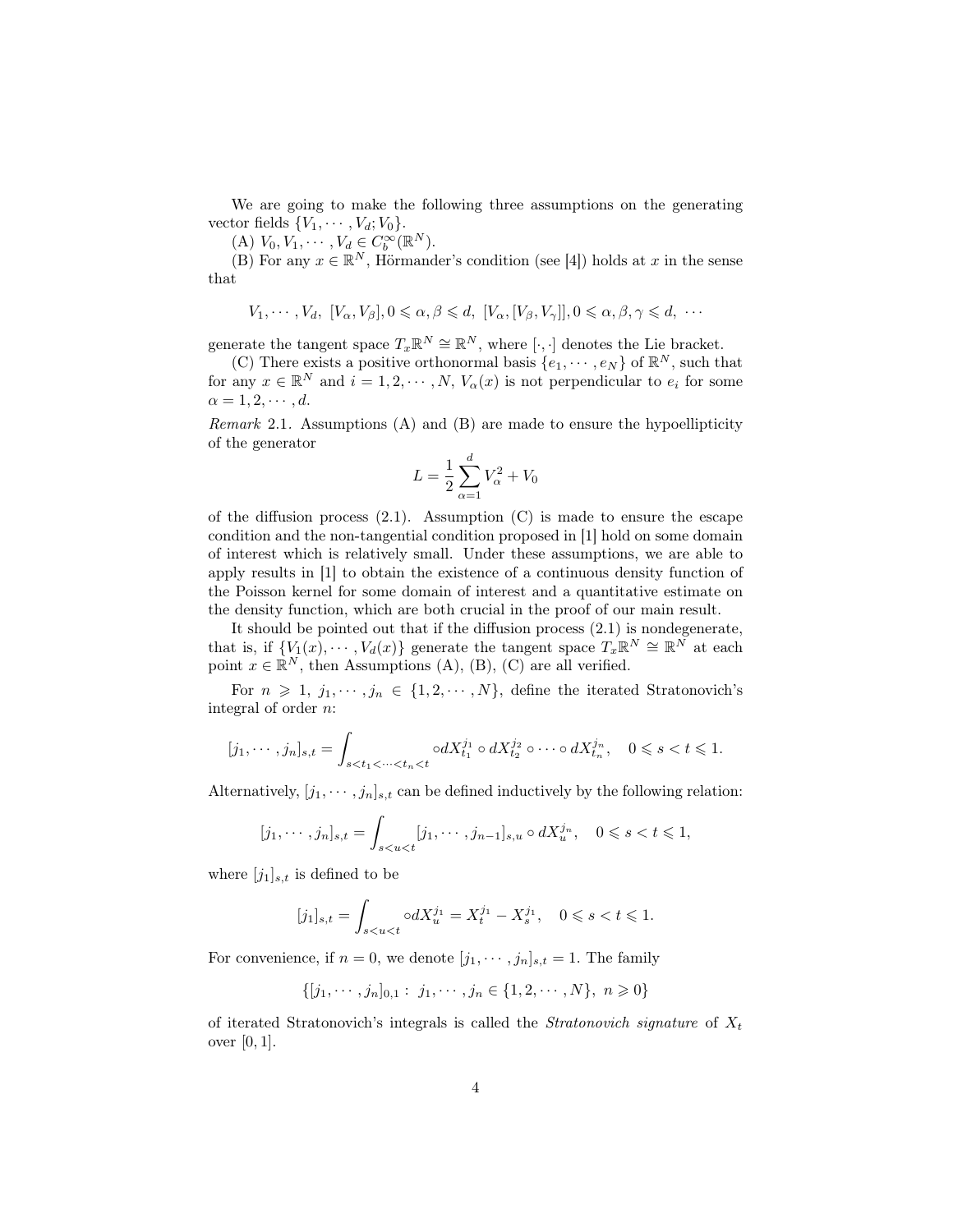Let  $\mathcal{F}_1$  be the completion of the  $\sigma$ -algebra generated by the diffusion process  $X_t$  over [0, 1], and let  $G_1$  be the completion of the  $\sigma$ -algebra generated by the Stratonovich's signature of  $X_t$  over [0, 1]. More precisely,

$$
\mathcal{F}_1 = \overline{\sigma(X_t: 0 \leq t \leq 1)},
$$
\n
$$
\mathcal{G}_1 = \overline{\sigma(\{[j_1, \cdots, j_n]_{0,1} : j_1, \cdots, j_n \in \{1, 2, \cdots, N\}, n \geq 0\})}.
$$

For the case of Brownian motion, it was proved by Y. Le Jan and Z. Qian in [6] that

 $\mathcal{F}_1 = \mathcal{G}_1.$ 

Such result for diffusion processes in our setting can be proved in the present paper. However, we are going to formulate the problem in a more illustrative way, which to some extend reveals how we can reconstruct the diffusion paths from the Stratonovich's signature over [0, 1] in a conceivable way.

First we need the following definition.

**Definition 2.1.** A piecewise linear trajectory (P.L.T.)  $\mathcal{T}$  in  $\mathbb{R}^N$  is a finite sequence of points in  $\mathbb{R}^N$  (not necessarily all distinct). Here we always assume that the number of points in  $\mathcal T$  is greater than one (if  $\mathcal T$  consists of only one point x, we will regard  $\mathcal{T}$  as the finite sequence  $(x, x)$ ). For a P.L.T.  $\mathcal{T}$  in  $\mathbb{R}^N$ , the number of points in  $\mathcal T$  will be denoted by  $|\mathcal T|$ . If the points of  $\mathcal T$  belongs to a subset  $\Gamma \subset \mathbb{R}^N$ , we say that  $\mathcal T$  is a P.L.T. in  $\Gamma$ .

The reason why we use the notion "piecewise linear trajectory" is that when given  $\mathcal T$ , we actually think of  $\mathcal T$  as a piecewise linear graph by connecting the points in  $\mathcal T$  by line segments in order. Here we should point out that the order of points in  $\mathcal T$  is rather important, and no parametrizations are involved.

**Definition 2.2.** For  $n \ge 2$ , a parametrization  $\sigma$  of order n is a partition of the time interval [0, 1] into  $n-1$  nontrivial subintervals:

$$
\sigma: \ 0 = t_1 < t_2 < \cdots < t_{n-1} < t_n = 1.
$$

The space of all parametrizations of order n will be denoted by  $P_n$ .

Let  $\mathcal T$  be a P.L.T. in  $\mathbb R^N$  and let  $\sigma$  be a parametrization of order  $|\mathcal T|$ . The piecewise linear path over [0, 1] defined by applying linear interpolation of  $\mathcal T$ along the parametrization  $\sigma$  is denoted by  $\mathcal{T}(t|\sigma)$ .

Our formulation of the problem is related to a kind of convergence which is parametrization free. Therefore, we need the following definition of convergence in trajectory.

**Definition 2.3.** Let  $(\gamma_t)_{0 \leqslant t \leqslant 1}$  be a continuous path in  $\mathbb{R}^N$ . A sequence  $\{\mathcal{T}^{(n)}\}$ of P.L.T.s is said to be *converging in trajectory* to  $(\gamma_t)_{0 \leq t \leq 1}$  if

$$
\lim_{n \to \infty} \inf_{\sigma \in \mathcal{P}_{|\mathcal{T}^{(n)}|}} \sup_{0 \le t \le 1} |\gamma_t - \mathcal{T}^{(n)}(t|\sigma)| = 0.
$$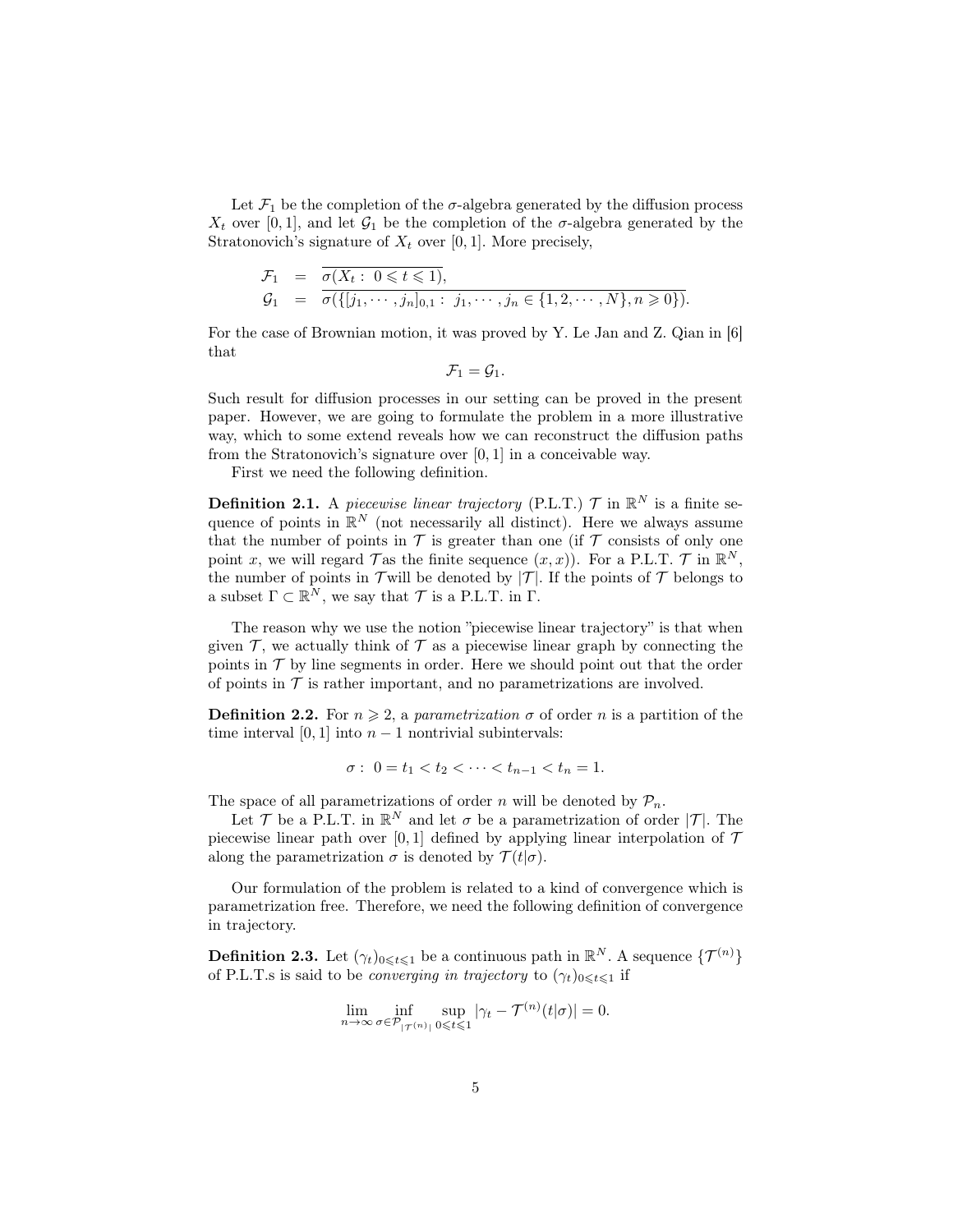Remark 2.2. Such kind of convergence modulo parametrization is similar to the notion of Fréchet distance, which was originally introduced by M. Fréchet in the study of shapes of geometric spaces.

Now we are in a position to state our main result.

**Theorem 2.1.** Let Z be the space of P.L.T.s in  $\mathbb{Z}^N$  equipped with the discrete  $\sigma$ algebra. Then there exists a sequence  $\{\mathcal{T}^{(n)}\}$  of  $\mathcal{Z}\text{-valued }\mathcal{G}_1\text{-}measurable random$ variables (random P.L.T.s), such that with probability one,  $\frac{1}{n} \cdot \mathcal{T}^{(n)}$  converges in trajectory to the diffusion paths  $(X_t)_{0 \leq t \leq 1}$ .

It seems that the statement of Theorem 2.1 does not contain much information about the approximating sequence  $\{\mathcal{T}^{(n)}\}$ . However, when from the proof in the next section, we will see that  $\mathcal{T}^{(n)}$  is constructed in a quite explicit way.

It should be pointed out that the result of Theorem 2.1 was already implicitly proved in [6] for the case of Brownian motion.

A direct consequence of Theorem 2.1 is the result based on Y. Le Jan and Z. Qian's formulation.

#### Theorem 2.2.  $\mathcal{F}_1 = \mathcal{G}_1$ .

Before proving our main result Theorem 2.1 in the next section, we first illustrate the idea and main steps of the proof.

We adopt the scheme and the key observation that the diffusion paths can be recovered by reading out the maximal sequence of well-chosen compactly supported differential 1-forms such that the iterated Stratonovich's integral of those 1-forms (extended Stratonovich's signature) along the diffusion paths over the duration of visiting their supports is nonzero , which were proposed in [6].

The idea of the proof of Theorem 2.1 is the following.

Firstly, decompose the Euclidean space  $\mathbb{R}^N$  into disjoint small boxes and narrow tunnels. By recording the successive visit times of those small boxes, we can construct a piecewise linear approximation of the diffusion paths. A convergence theorem can be proved by developing certain types of estimates of rare events for the diffusion process. By enlarging the size of those small boxes a little bit (by a higher order infinitesimal relative to the size of boxes), we can similarly get another piecewise linear approximation also converging to the diffusion paths as the size of boxes goes to zero. Secondly, we construct a family of "special" differential 1-forms on  $\mathbb{R}^N$  (depending on the size of boxes) in a way that for any larger box, we construct a 1-form supported in it such that it is highly non-degenerate on the inner smaller box. The crucial observation is that the Stratonovich's integral of any of those 1-forms along the diffusion paths over the duration of visit of its support is nonzero. It turns out that for a diffusion path, we can read out an associated unique maximal finite sequence of 1-forms (a P.L.T.) recording a sequence of boxes in order such that the iterated Stratonovich's integral of this sequence of 1-forms (extended Stratonovich's signature) along the diffusion path over the duration of visiting their supports is nonzero. It provides us with sufficient information to recover the diffusion path by taking limit in a reasonable way. This is due to the fact that based on our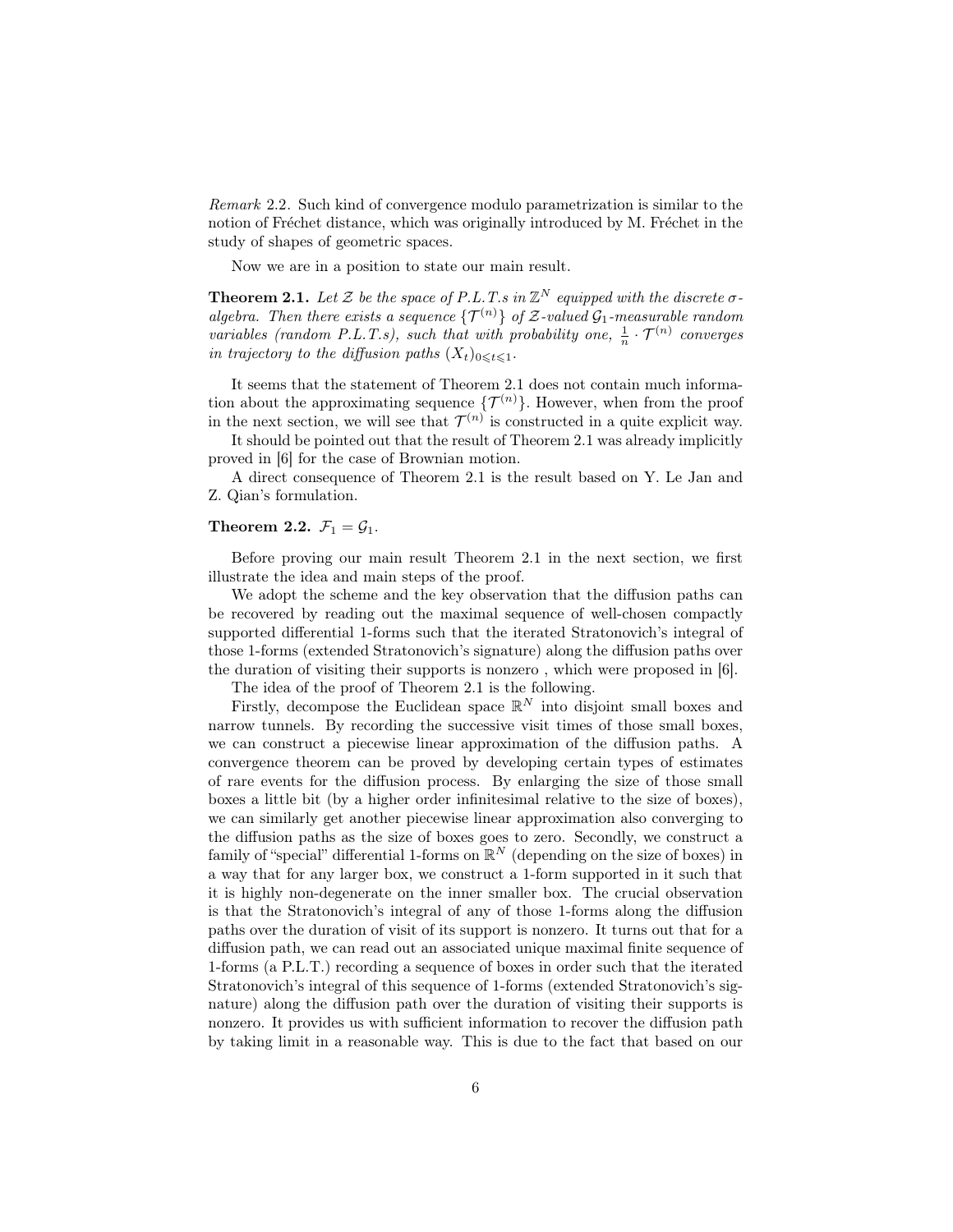construction, we can prove that such a maximal sequence always "lies" between the two piecewise linear approximations constructed before, both of which converge to the diffusion path. Here we need to develop a kind of squeeze theorem for the type of convergence (convergence in trajectory in the setting of P.L.T.s defined as before) in our situation.

To carry out the above idea, we are going to establish the following three steps.

(1) Step one: proving a convergence result for the piecewise linear approximation based on successive visit times of small boxes.

The proof consists of two ingredients. The first one is a probabilistic estimate of the number of boxes visited over the time duration  $[0, 1]$ , which can be developed by using a random time change technique. It turns out that we can reduce to the Brownian motion case. The importance of such an estimate is that we can get an asymptotic rate of the probability that the number of boxes visited over  $[0, 1]$  is quite large. The second one is the probabilistic estimate of the uniform distance between the piecewise linear approximation path and the original diffusion path, provided the number of boxes visited over  $[0, 1]$  is fixed. This can be done by using the Strong Markov property and a quantitative result in [1] by G. Ben Arous, S. Kusuoka and D.W. Stroock, which gives us control on the density of the Poisson kernel of a given bounded domain in  $\mathbb{R}^N$  and enables us to estimate the probability that the diffusion process travels through narrow tunnels. Combining the two ingredients, it is not hard to prove the convergence result by using the Borel-Cantelli's lemma via a subsequence.

(2) Step two: constructing special differential 1-forms and using extended Stratonovich's signatures.

For any larger box, we are going to construct a suitable differential 1-form supported in it and highly nondegenerate on the inner smaller box. The construction of such a differential 1-form can be reduced to the construction of a differential 1-form such that the generator of some associated SDE with dimension  $N + 1$  is hypoelliptic on the support of the differential 1-form. The family of diffenrential 1-forms constructed in such a way will be used to construct extended Stratonovich's signatures, which in turn will be used to recover the diffusion paths as stated in the idea of the proof.

(3) Step three: proving a squeeze theorem for convergence in trajectory to recover the diffusion paths.

From the above two steps we constructed two sequences of piecewise linear approximations of the diffusion paths, and between which a sequence of P.L.T.s in terms of extended Stratonovich signatures. We will formulate the term "lying between" in a rigorous way in the setting of P.L.T.s and prove a squeeze theorem for convergence in trajectory which fits our situation. Here the squeeze theorem we are going to prove is not in the most general case (we need to make use of special parametrizations), so we need to modify the piecewise linear approximation associated to larger boxes to fit our case.

An advantage of using such a squeeze theorem is that we can get around the estimates based on potential theory and partial differential equations, which was used in  $[6]$  for the Laplace operator. In fact, for a general elliptic operator L, the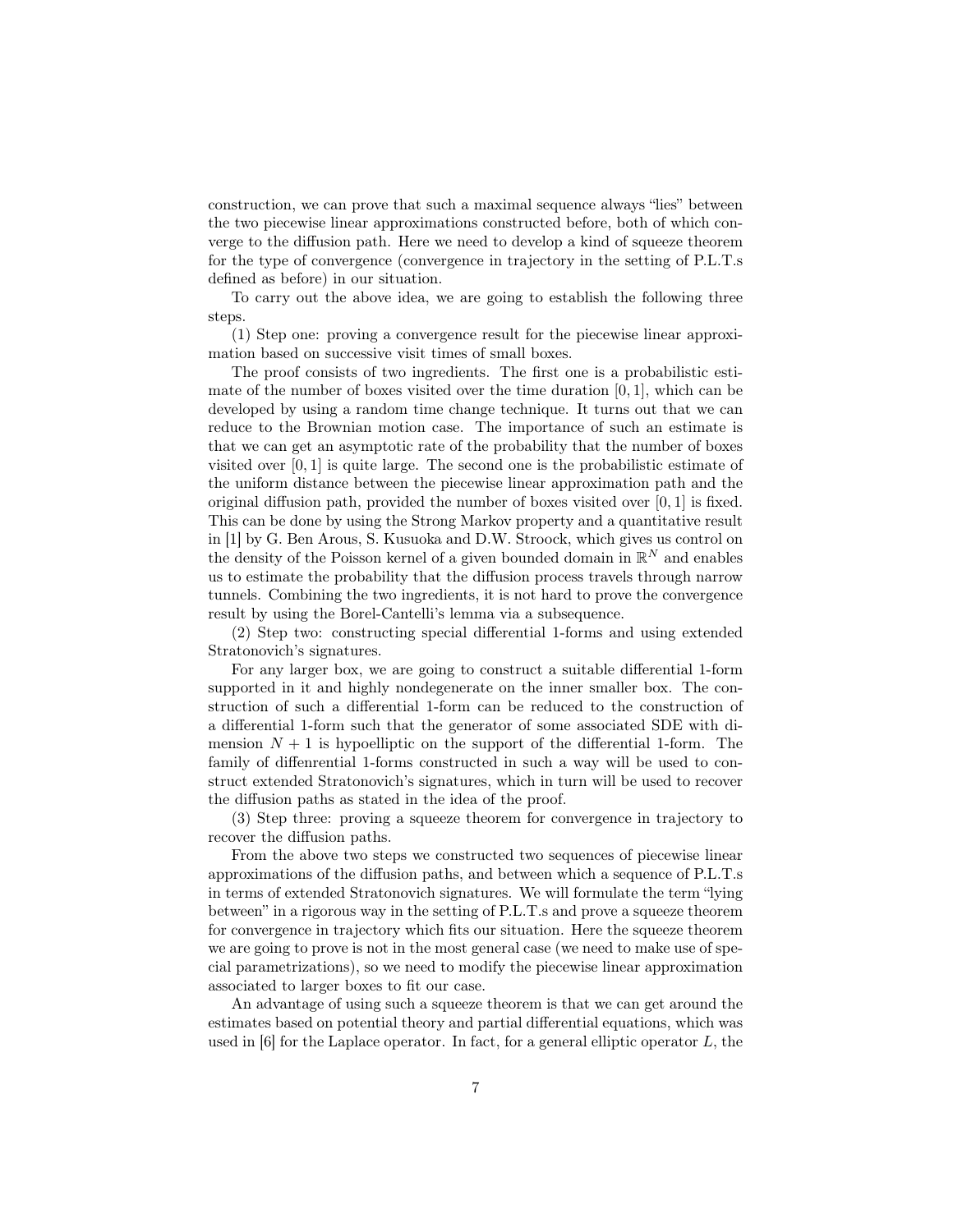associated partial differential equation may not be well-posed and the conditions to ensure a (regular) probabilistic representation of a solution is quite restrictive and technical.

## 3 Proof of the main result

In this section, we will give the detailed proof of our main result Theorem 2.1.

Recall that  $\{X_t : t \geq 0\}$  is an N-dimensional diffusion process defined by the following SDE:

$$
dX_t = \sum_{\alpha=1}^d V_{\alpha}(X_t) \circ dW_t^{\alpha} + V_0(X_t)dt
$$

with  $X_0 = 0$ , in which the generating vector fields satisfy Assumptions (A), (B),  $(C).$ 

In the following the coordinates of  $x \in \mathbb{R}^N$  is taken with respect to the orthonormal basis given in Assumption (C).

#### 3.1 Discretization and an approximation result

Similar to the idea of Y. Le Jan and Z. Qian, we first construct a suitable approximation scheme for the diffusion paths.

For convenience, a constant is called universal if it depends only on the generator  $L$  and the dimensions  $N, d$ . Moreover, sometimes we may use the same notation to denote universal constants coming out from estimates, although they may be different from line to line.

Let  $0 < \varepsilon < 1$ . For  $z = (z_1, \dots, z_N) \in \mathbb{Z}^N$ , let  $H_z^{\varepsilon}$  be the N-cube in  $\mathbb{R}^N$ defined by

$$
H_z^{\varepsilon} = \{ (x_1, \cdots, x_N) : \ \varepsilon z_i - \frac{\varepsilon - \varepsilon^{\mu}}{2} \leqslant x_i \leqslant \varepsilon z_i + \frac{\varepsilon - \varepsilon^{\mu}}{2}, \ i = 1, 2, \cdots, N \},
$$

where  $\mu$  is some universal constant to be chosen later on.

For technical reasons we assume that the boundary of  $H_z^\varepsilon$  is smoothed to the order of  $\varepsilon^{2\mu}$ . Such a smoothing procedure can be done in a simple geometric way, or by using standard mollifiers. In the case of  $N = 2$ , we can simply replace each corner of  $H_z^{\varepsilon}$  by a quarter of a circle with radius  $\varepsilon^{2\mu}$ . The space  $\mathbb{R}^N$  is then divided into disjoint small boxes and narrow tunnels.

Now we are going to construct an approximation of diffusion paths  $X_t$  over the time duration [0, 1].

Let  $\tau_0^{\varepsilon} = 0$  and  $\mathbf{m}_0^{\varepsilon} = (0, \dots, 0)$ . For  $k \geq 1$ , define

$$
\tau_k^{\varepsilon} = \inf \{ t > \tau_{k-1}^{\varepsilon} : \ X_t \in \bigcup_{z \neq \mathbf{m}_{k-1}^{\varepsilon}} H_z^{\varepsilon} \}.
$$

If  $\tau_k^{\varepsilon} < \infty$ , define  $\mathbf{m}_k^{\varepsilon}$  be the integer point in  $\mathbb{Z}^N$  such that  $X_{\tau_k^{\varepsilon}} \in H_{\mathbf{m}_k^{\varepsilon}}^{\varepsilon}$ ; if  $\tau_k^{\varepsilon} = \infty$ , define  $\mathbf{m}_{k}^{\varepsilon} = \mathbf{m}_{k-1}^{\varepsilon}$ . Intuitively, the sequence of hitting times  $\{\tau_k^{\varepsilon}\}_{k=0}^{\infty}$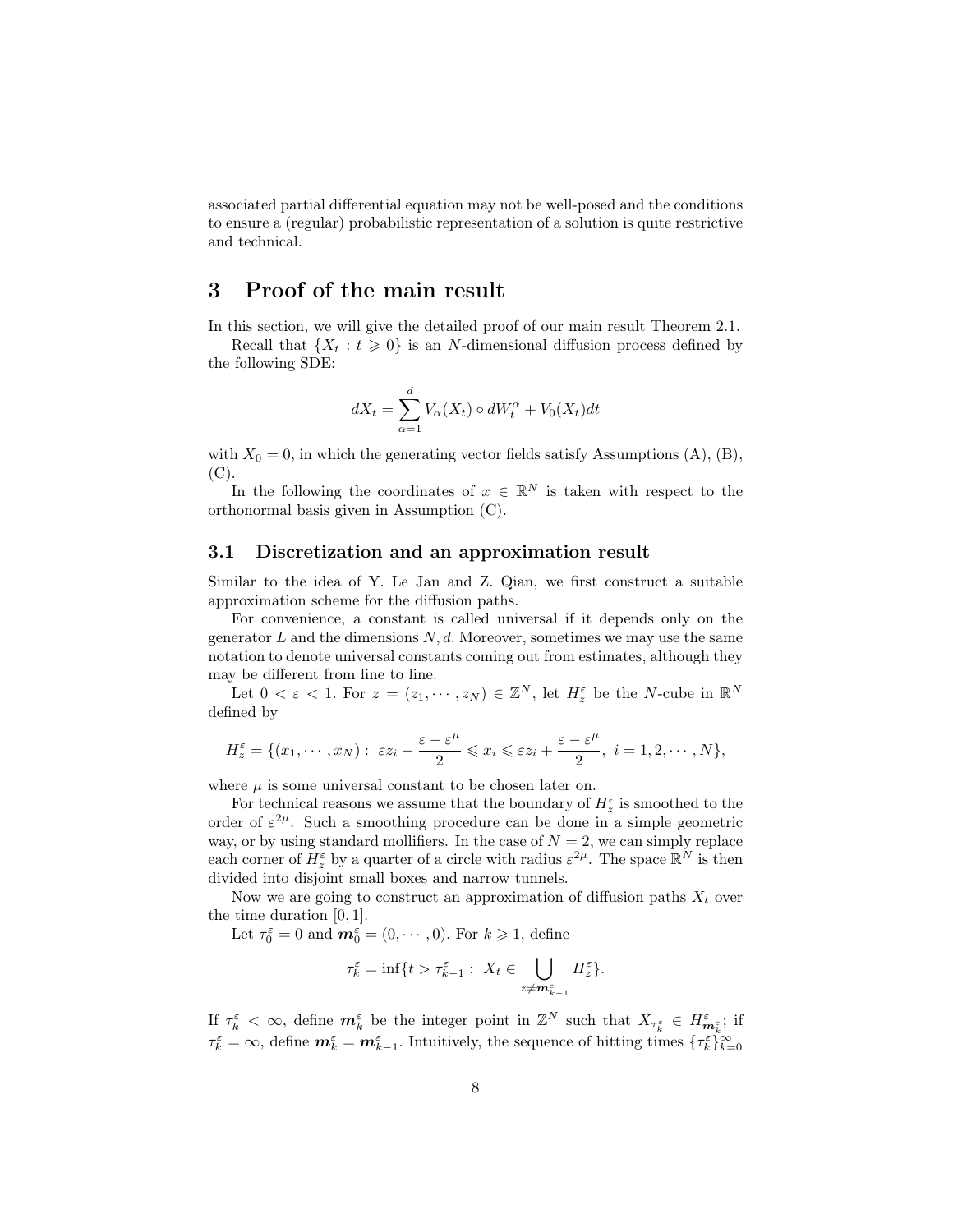records the successive visit times of the small boxes and the sequence of integer points  $\{m_k^\varepsilon\}_{k=0}^\infty$  records the boxes visited by the diffusion paths in order (revisit of the same box before visiting other boxes doesn't count). Note that it is possible that  $P(\tau_k^{\varepsilon} = \infty) > 0$  since with positive probability the process can always stay in narrow tunnels after leaving some box.

Let  $M_H^{\varepsilon}$  be the number of boxes visited by the diffusion paths over the time duration [0, 1]. Formally,

$$
M_H^{\varepsilon} = \inf\{k \geq 0: \ \tau_{k+1}^{\varepsilon} > 1\}.
$$

It follows from uniform continuity of the diffusion paths over  $[0,1]$  that  $M_H^\varepsilon<\infty$ for almost surely.

By a standard random time change argument, we can prove the following.

**Lemma 3.1.** Let  $C = \max\{\|V_1\|_{\infty}, \cdots, \|V_d\|_{\infty}, \|V_0 + \frac{1}{2} \sum_{\alpha=1}^d \nabla_{V_{\alpha}} V_{\alpha}\|_{\infty}\}.$  Then for any  $k > \frac{2C}{\varepsilon^{\mu}},$  $2u$ 

$$
P(M_H^{\varepsilon} = k) \leq 4Nke^{-\frac{\varepsilon^{2\mu}k}{8NdC^2}}.
$$

*Proof.* For  $k \geq 1$ , it is obvious that

$$
P(M_H^{\varepsilon} = k) = P(\tau_k^{\varepsilon} \leq 1, \tau_{k+1}^{\varepsilon} > 1)
$$
  
\n
$$
\leq P(\bigcup_{l=1}^k \{\tau_l^{\varepsilon} - \tau_{l-1}^{\varepsilon} \leq \frac{1}{k}, \tau_k^{\varepsilon} \leq 1\})
$$
  
\n
$$
\leq \sum_{l=1}^k P(\tau_l^{\varepsilon} - \tau_{l-1}^{\varepsilon} \leq \frac{1}{k}, \tau_k^{\varepsilon} \leq 1)
$$
  
\n
$$
\leq \sum_{l=1}^k P(\sup_{0 \leq t \leq 1/k} |X_{t+\tau_{l-1}^{\varepsilon}} - X_{\tau_{l-1}^{\varepsilon}}| \geq \varepsilon^{\mu}, \tau_{l-1}^{\varepsilon} < \infty),
$$

where the last inequality comes from the fact that the distance between two different boxes is bounded from below by  $\varepsilon^{\mu}$ . By the strong Markov property, it suffices to estimate

$$
P(\sup_{0\leq t\leq 1/k}|X_t-x|\geqslant \varepsilon^\mu),
$$

where  $X_t$  is the diffusion process defined by (2.1) starting at  $x \in \mathbb{R}^N$ .

By rewriting  $(2.1)$  in the sense of Itô, we have

$$
\begin{cases} dX_t = \sum_{\alpha=1}^d V_{\alpha}(X_t) dW_t^{\alpha} + \widetilde{V_0}(X_t) dt, \\ X_0 = x, \end{cases}
$$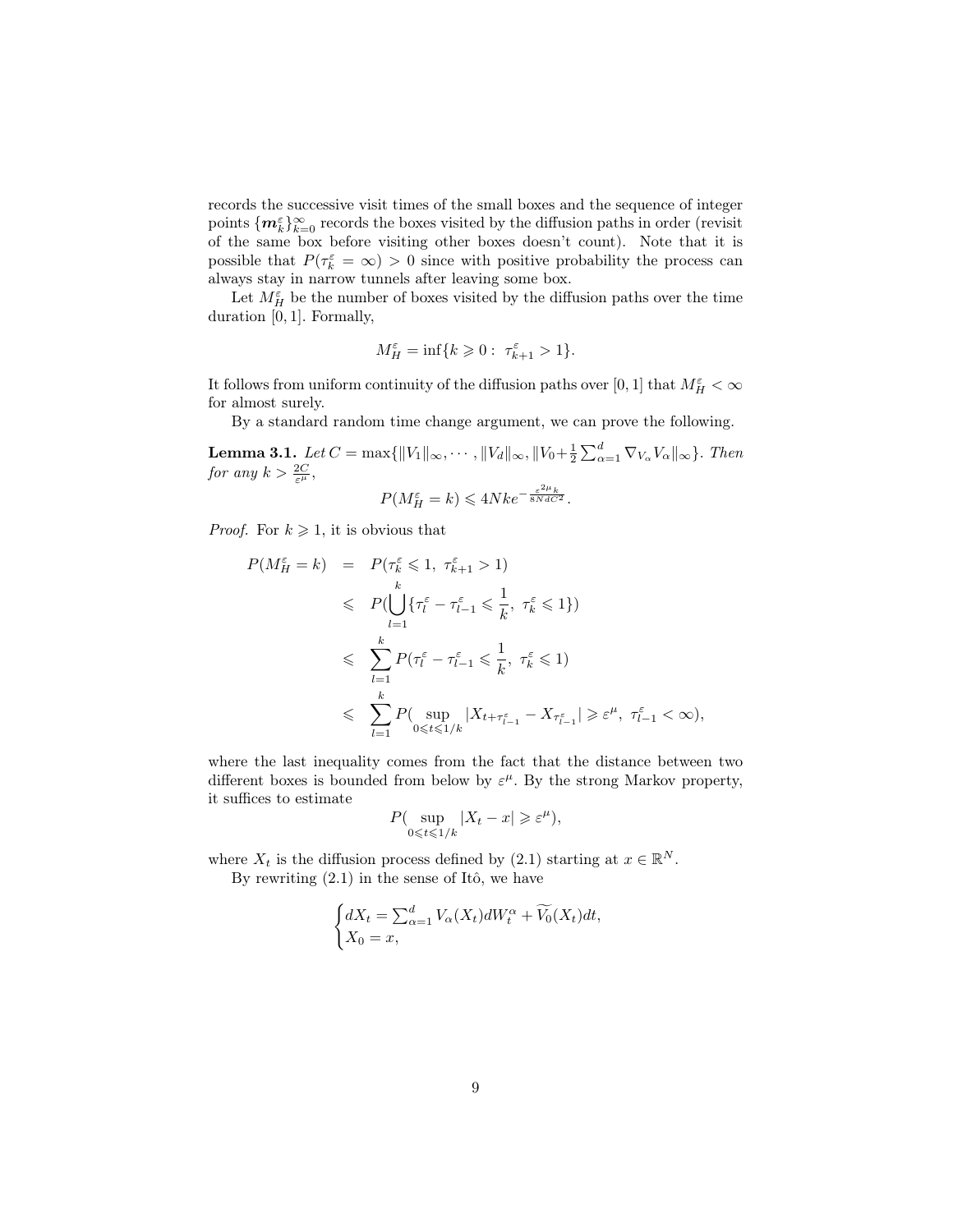where  $\widetilde{V}_0 = V_0 + \frac{1}{2} \sum_{\alpha=1}^d \nabla_{V_\alpha} V_\alpha$ . It follows that for  $k > \frac{2C}{\varepsilon^{\mu}}$ , we have

$$
\begin{split} &P\big(\sup_{0\leqslant t\leqslant 1/k} |X_t-x|\geqslant \varepsilon^\mu\big)\\ =&P\big(\sup_{0\leqslant t\leqslant 1/k}|\sum_{\alpha=1}^d\int_0^tV_\alpha(X_s)dW_s^\alpha+\int_0^t\widetilde{V_0}(X_s)ds|\geqslant \varepsilon^\mu)\\ \leqslant &P\big(\sup_{0\leqslant t\leqslant 1/k}|\sum_{\alpha=1}^d\int_0^tV_\alpha(X_s)dW_s^\alpha|\geqslant \frac{\varepsilon^\mu}{2}\big)\\ \leqslant &\sum_{i=1}^NP\big(\sup_{0\leqslant t\leqslant 1/k}|\sum_{\alpha=1}^d\int_0^tV_\alpha^i(X_s)dW_s^\alpha|\geqslant \frac{\varepsilon^\mu}{2\sqrt{N}}\big). \end{split}
$$

By using a standard random time change technique and the inequality

$$
\int_{x}^{\infty} \frac{1}{\sqrt{2\pi}} e^{-\frac{1}{2}t^2} dt \leqslant e^{-\frac{1}{2}x^2}, \quad x > 0,
$$

it is then easy to obtain that

$$
P(\sup_{0\leq t\leq 1/k}|X_t-x|\geqslant \varepsilon^{\mu})\leqslant 4Ne^{-\frac{\varepsilon^{2\mu}k}{8NdC^2}}.
$$

Therefore, we have

$$
P(M_H^{\varepsilon} = k) \leq 4Nke^{-\frac{\varepsilon^2 \mu_k}{8NdC^2}}, \quad k > \frac{2C}{\varepsilon^{\mu}},
$$

and the proof is complete.

Now we define polygonal approximations of the diffusion paths through successive visits of those boxes. More precisely, if  $M_H^{\varepsilon} = 0$ , define  $X_t^{\varepsilon} \equiv (0, 0, \cdots, 0)$ on [0, 1]; otherwise for  $1 \leq k \leq M_H^{\varepsilon}$ , define

$$
X_t^\varepsilon=\frac{\tau_k^\varepsilon-t}{\tau_k^\varepsilon-\tau_{k-1}^\varepsilon}\varepsilon m_k^\varepsilon+\frac{t-\tau_{k-1}^\varepsilon}{\tau_k^\varepsilon-\tau_{k-1}^\varepsilon}\varepsilon m_{k-1}^\varepsilon,\quad t\in[\tau_{k-1}^\varepsilon,\tau_k^\varepsilon],
$$

and on  $[\tau_{M_H^{\varepsilon}},1]$ , define  $X_t^{\varepsilon} \equiv \varepsilon m_{M_H^{\varepsilon}}^{\varepsilon}$ . Figure 1 illustrates the construction.

Now we have the following convergence result. The proof is developed for arbitrary dimension  $N \ge 2$ , but in the case of  $N = 2$  the idea is easier to visualize.

**Proposition 3.1.** There exists a subsequence  $\varepsilon_n \to 0$ , such that with probability one,  $(X_t^{\varepsilon_n})_{0\leqslant t\leqslant 1}$  converges uniformly to the diffusion paths  $(X_t)_{0\leqslant t\leqslant 1}$  on  $[0,1]$ as  $n \to \infty$ .

Proof. We aim at estimating the following probability

$$
P(\sup_{0\leq t\leq 1}|X_t^{\varepsilon}-X_t|>\lambda{\varepsilon}),
$$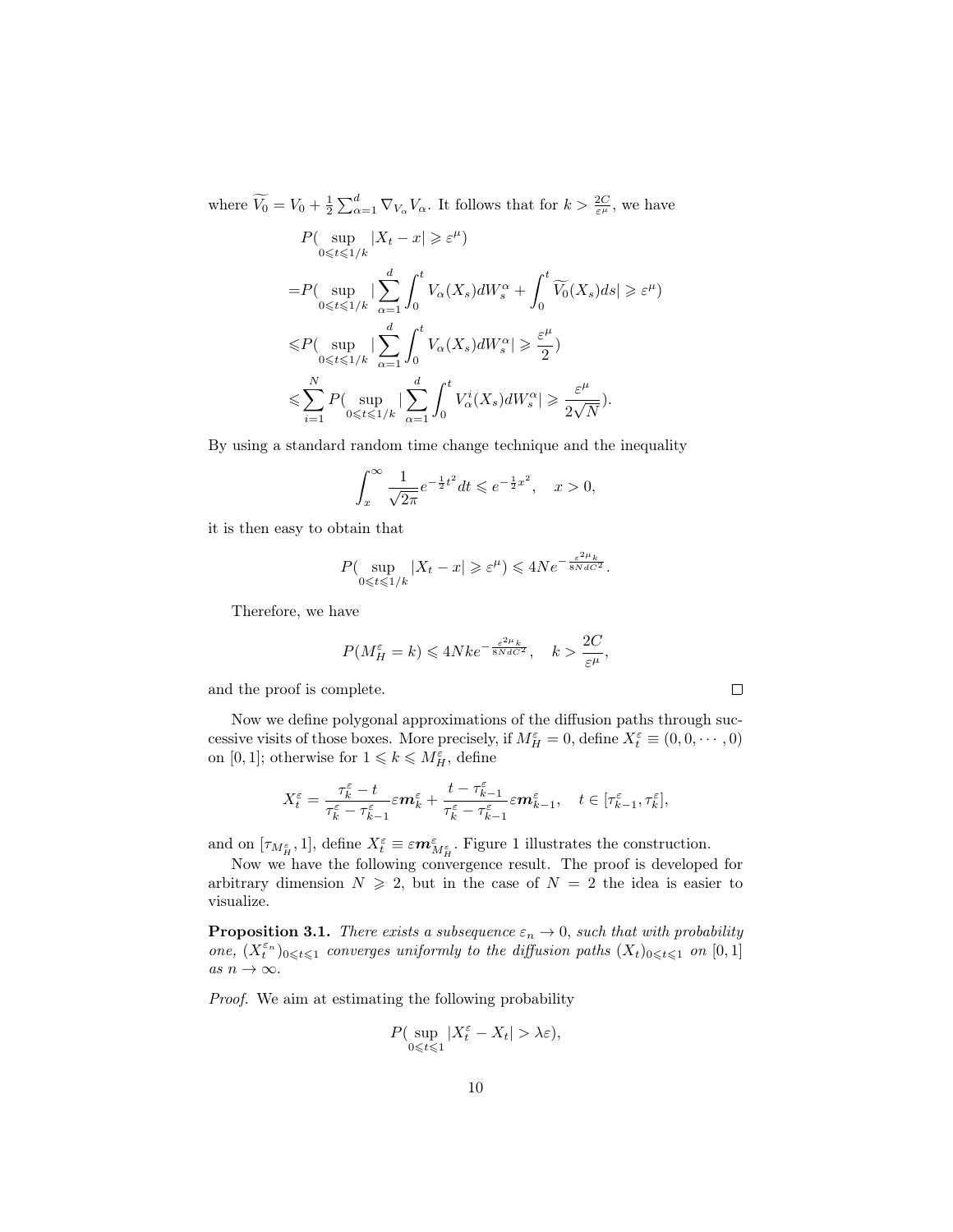

Figure 1: This figure illustrates the construction of the polygonal approximation of the diffusion path. Here the total number of boxes visited by the path in order is 8.

where  $\lambda$  is a large universal constant to be chosen later on. For convenience, we will assume that  $\frac{\lambda}{12}$  is a positive integer.

For this purpose, let  $k$  be a large integer to be chosen later on (may depend on  $\varepsilon$ ). It follows that

$$
P(\sup_{0 \leq t \leq 1} |X_t^{\varepsilon} - X_t| > \lambda \varepsilon)
$$
  
\n
$$
\leq \sum_{l=0}^{k} P(\sup_{0 \leq t \leq 1} |X_t^{\varepsilon} - X_t| > \lambda \varepsilon, M_H^{\varepsilon} = l) + P(M_H^{\varepsilon} > k)
$$
  
\n
$$
\leq \sum_{l=0}^{k} P(\bigcup_{j=1}^{l} \{ \sup_{\tau_{j-1}^{\varepsilon} \leq t \leq \tau_{j}^{\varepsilon}} |X_t^{\varepsilon} - X_t| > \lambda \varepsilon, M_H^{\varepsilon} = l \}
$$
  
\n
$$
\bigcup \{ \sup_{\tau_{l}^{\varepsilon} \leq t \leq 1} |X_t^{\varepsilon} - X_t| > \lambda \varepsilon, M_H^{\varepsilon} = l \}) + P(M_H^{\varepsilon} > k)
$$
  
\n
$$
\leq \sum_{l=0}^{k} [\sum_{j=1}^{l} P(\sup_{\tau_{j-1}^{\varepsilon} \leq t \leq \tau_{j}^{\varepsilon}} |X_t^{\varepsilon} - X_t| > \lambda \varepsilon, \ \tau_{j}^{\varepsilon} \leq 1)
$$

+ 
$$
P(\sup_{\tau_t^{\varepsilon}} |X_t^{\varepsilon} - X_t| > \lambda \varepsilon, M_H^{\varepsilon} = l)] + P(M_H^{\varepsilon} > k).
$$
  
at estimates  $P(\sup_{t \in \mathcal{I}} |X_t^{\varepsilon} - X_t| > \lambda \varepsilon, \quad \mathcal{I} \leq \varepsilon \leq 1)$ . The is

We first estimate  $P(\sup_{\tau_{j-1}^{\varepsilon} \leq t \leq \tau_j^{\varepsilon}} |X_t^{\varepsilon} - X_t| > \lambda \varepsilon, \ \tau_j^{\varepsilon} \leq 1)$ . The idea is the following: the event  $\{\sup_{\tau_{j-1}^{\varepsilon}} |X_{t}^{\varepsilon} - X_{t}| > \lambda \varepsilon, \ \tau_{j}^{\varepsilon} \leq 1\}$  implies that after time  $\tau_{j-1}^{\varepsilon}$ , the process must have travelled through many narrow tunnels and spread far away from  $H_{\bm{m}_{j-1}^{\varepsilon}}^{\varepsilon}$  by many boxes before visiting another box. Define  $\sigma_0$  to be the first time after  $\tau_{j-1}^{\varepsilon}$  that the process arrives at the entrance of some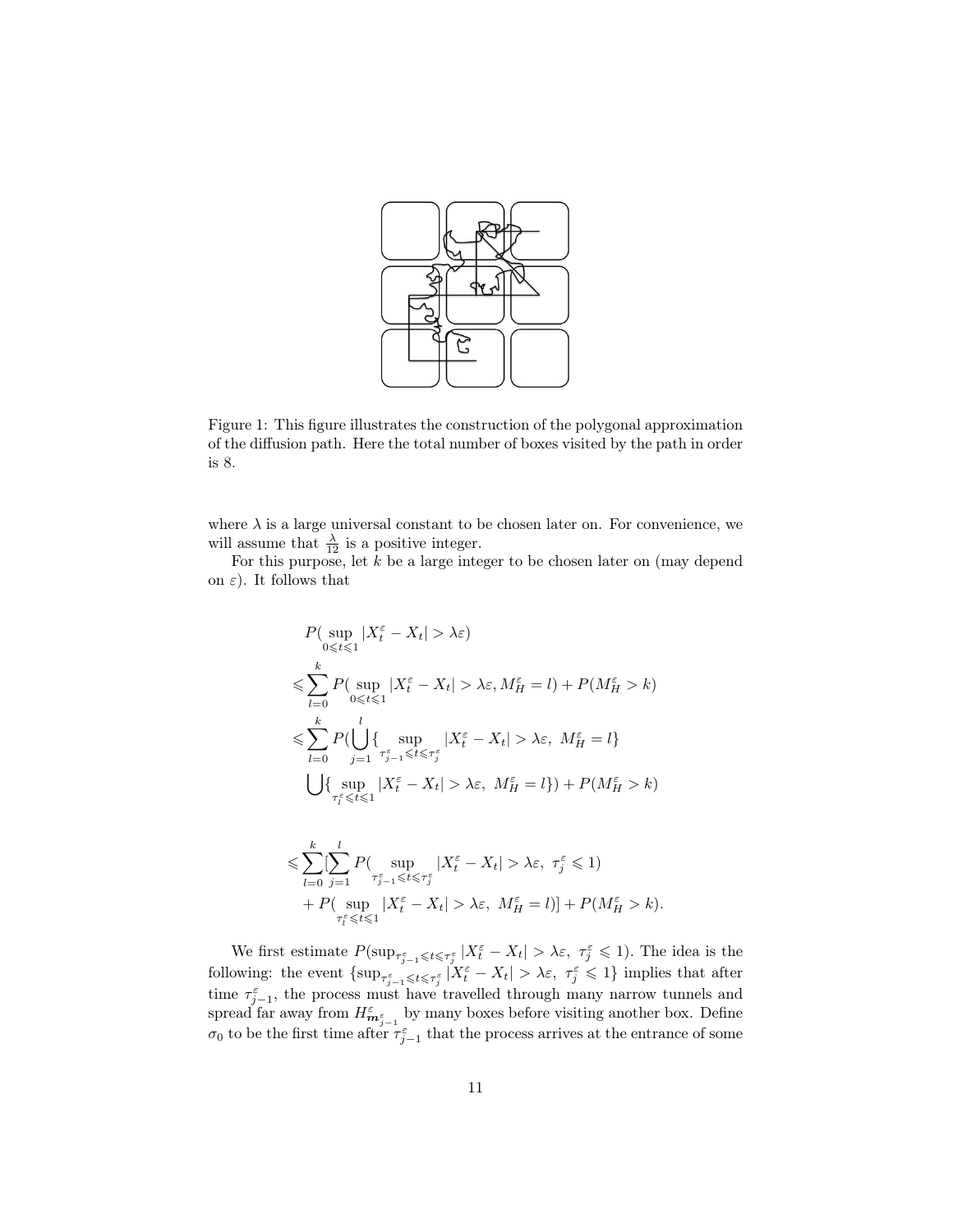narrow tunnel which is far away from  $H_{m_{j-1}^{\varepsilon}}^{\varepsilon}$  with distance at least  $\frac{\lambda}{6}\varepsilon$  without hitting any other boxes. For  $1 \leq L \leq \lambda/12$ , define  $\sigma_L$  to be the first time after  $\sigma_{L-1}$  that the process travels through a narrow tunnel without hitting any boxes other than  $H_{m_{j-1}^{\varepsilon}}^{\varepsilon}$  (define  $\sigma_0 = \infty$  if there is no such arrival and  $\sigma_L = \infty$ if there is no such travel through). It is easy to see that

$$
\{\sup_{\tau_{j-1}^\varepsilon\leqslant t\leqslant\tau_j^\varepsilon}|X_t^\varepsilon-X_t|>\lambda\varepsilon,\ \tau_j^\varepsilon\leqslant 1\}\subset\{\sigma_0<\sigma_1<\cdots<\sigma_{\lambda/12}<\infty\}.
$$

Thus it suffices to estimate  $P(\sigma_0 < \sigma_1 < \cdots < \sigma_{\lambda/12} < \infty)$ . This can be done by using the strong Markov property and a quantitative estimate for the Poisson kernel of some nice domain in [1]. In fact, by the strong Markov property,

$$
P(\sigma_0 < \sigma_1 < \cdots < \sigma_{\lambda/12} < \infty)
$$
\n
$$
= E[P(\sigma_0 < \sigma_1 < \cdots < \sigma_{\lambda/12} < \infty | \mathcal{F}_{\sigma_{\lambda/12-1}}^X), \ \sigma_{\lambda/12-1} < \infty]
$$
\n
$$
= E[P^{\chi_{\sigma_{\lambda/12-1}}(\omega)}(\{\omega': \ \omega' \in T(\omega)\}), \ \sigma_0(\omega) < \sigma_1(\omega) < \cdots < \sigma_{\lambda/12-1}(\omega) < \infty],
$$

where  $T(\omega)$  denotes the set of sample paths  $\omega'$  of the diffusion process starting at  $X_{\sigma_{\lambda/12-1}}(\omega)$  such that the first time of traveling through a narrow tunnel without hitting any boxes is finite. By the assumptions on the generating vector fields, the generator  $L$  and those small boxes  $H_z^\varepsilon$  verify the conditions of Lemma 2.6 in [1]. It follows from the lemma that the Poisson kernel  $H(x, d\eta)$  of any small box has a continuous density  $h(x, \eta)$  with respect to the normalized surface measure dη. Moreover, there are universal constants (in particular, not depending on  $\varepsilon$ )  $K_0, \nu_0 > 0$ , such that

$$
|h(x, \eta)| \leqslant K_0 \cdot \text{dist}(x, \partial G) / \text{dist}(x, \eta)^{\nu_0},
$$

for any x in the box and  $\eta$  on the boundary. Since traveling through narrow tunnels implies escaping through narrow windows of the boundary of some associated domain, it follows that on  $\{\omega: \sigma_{\lambda/12-1}(\omega) < \infty\},\$ 

$$
P^{X_{\sigma_{\lambda/12-1}}(\omega)}(\{\omega':\omega'\in T(\omega)\})\leqslant K(\varepsilon-\varepsilon^{\mu}-2\varepsilon^{2\mu})^{1-\nu_0}\cdot\frac{\varepsilon^{\mu}}{\varepsilon},
$$

for some universal constant  $K > 0$ . Now it is clear that if we choose  $\mu$  to be universal and far greater than  $\nu_0$ , then on  $\{\omega: \sigma_{\lambda/12-1}(\omega) < \infty\}$ , we have

$$
P^{X_{\sigma_{\lambda/12-1}}(\omega)}(\{\omega': \omega' \in T(\omega)\}) \leqslant K\varepsilon^{\mu-\nu_0},
$$

for some universal constant  $K > 0$ . Therefore,

$$
P(\sigma_0 < \sigma_1 < \cdots < \sigma_{\lambda/12} < \infty) \leqslant K \varepsilon^{\mu-\nu_0} P(\sigma_0 < \sigma_1 < \cdots < \sigma_{\lambda/12-1} < \infty).
$$

By induction, it is immediate that

$$
P(\sigma_0 < \sigma_1 < \cdots < \sigma_{\lambda/12} < \infty) \leqslant K^{\frac{\lambda}{12}} \varepsilon^{\frac{\lambda}{12}(\mu-\nu_0)} P(\sigma_0 < \infty)
$$
\n
$$
\leqslant K^{\frac{\lambda}{12}} \varepsilon^{\frac{\lambda}{12}(\mu-\nu_0)}.
$$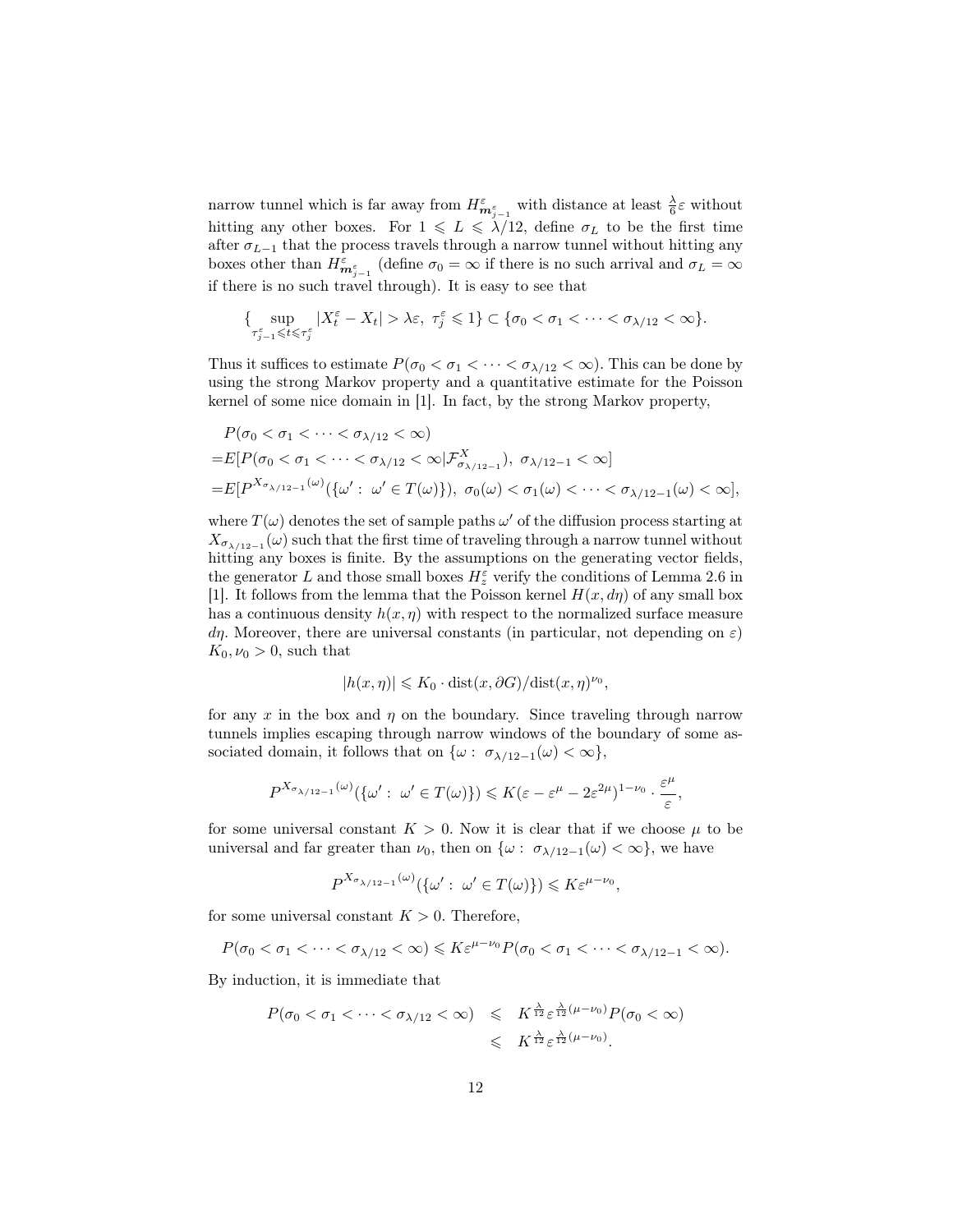Therefore, we arrive at

$$
P(\sup_{\tau_{j-1}^{\varepsilon} \leq t \leq \tau_j^{\varepsilon}} |X_t^{\varepsilon} - X_t| > \lambda \varepsilon, \ \tau_j^{\varepsilon} \leq 1) \leq K^{\frac{\lambda}{12}} \varepsilon^{\frac{\lambda}{12}(\mu - \nu_0)}.
$$

The estimate of  $P(\sup_{\tau_i^{\varepsilon} \leq t \leq 1} |X_t^{\varepsilon} - X_t| > \lambda \varepsilon, M_H^{\varepsilon} = l)$  is exactly the same as above since on  $\{M_{H}^{\varepsilon} = l\}$ , there will be no visit of boxes other than  $H_{m_l^{\varepsilon}}^{\varepsilon}$ during  $[\tau_l^{\varepsilon}, 1]$ .

Now consider  $P(M_H^{\varepsilon} > k)$ . By Lemma 3.1, if  $k > \frac{2C}{\varepsilon^{\mu}}$ ,

$$
P(M_H^{\varepsilon} > k) = \sum_{l=k+1}^{\infty} P(M_H^{\varepsilon} = l)
$$
  

$$
\leqslant \sum_{l=k+1}^{\infty} 4Nle^{-\frac{\varepsilon^{2\mu_l}}{8NdC^2}}
$$
  

$$
\leqslant \frac{4Ne^{-k\tilde{C}\varepsilon^{2\mu}}}{(1 - e^{-\tilde{C}\varepsilon^{2\mu}})^2} + \frac{4Nke^{-k\tilde{C}\varepsilon^{2\mu}}}{1 - e^{-\tilde{C}\varepsilon^{2\mu}}},
$$

where  $\tilde{C} = \frac{1}{8NdC^2}$ . Choose a universal constant  $\gamma >> 2\mu$ , and let  $k = \left[\frac{1}{\varepsilon^{\gamma}}\right]$  (when  $\varepsilon$  is small, the condition  $k > \frac{2C}{\varepsilon^{\mu}}$  in Lemma 3.1 is satisfied). It follows that

$$
P(M_H^{\varepsilon} > k) \leq C' \left( \frac{e^{-\frac{\tilde{C}}{\varepsilon^{\gamma - 2\mu}}}}{(1 - e^{-\tilde{C}\varepsilon^{2\mu}})^2} + \frac{1}{\varepsilon^{\gamma}} \frac{e^{-\frac{\tilde{C}}{\varepsilon^{\gamma - 2\mu}}}}{1 - e^{-\tilde{C}\varepsilon^{2\mu}}}\right),
$$

where  $C'$  is a positive universal constant.

Combining with the estimates before, we arrive at

$$
P\left(\sup_{0\leq t\leq 1}|X_t^{\varepsilon}-X_t|>\lambda\varepsilon\right)
$$
  

$$
\leq C'\left(K^{\frac{\lambda}{12}}\varepsilon^{\frac{\lambda}{12}(\mu-\nu_0)-2\gamma}+\frac{e^{-\frac{\tilde{C}}{\varepsilon^{\gamma-2\mu}}}}{(1-e^{-\tilde{C}\varepsilon^{2\mu}})^2}+\frac{1}{\varepsilon^{\gamma}}\frac{e^{-\frac{\tilde{C}}{\varepsilon^{\gamma-2\mu}}}}{1-e^{-\tilde{C}\varepsilon^{2\mu}}}\right).
$$
(3.1)

Finally, choose a positive universal integer  $\lambda$  such that

$$
\lambda > \frac{24\gamma + 24}{\mu - \nu_0}
$$

and  $\frac{\lambda}{12}$  is a positive integer. By taking  $\varepsilon_n = 1/n$ , we have

$$
\sum_{n=1}^{\infty} P\left(\sup_{0 \leq t \leq 1} |X_t^{\varepsilon_n} - X_t| > \lambda \varepsilon_n\right) < \infty.
$$

Borel-Cantelli's lemma then yields the desired result.

Now the proof is complete.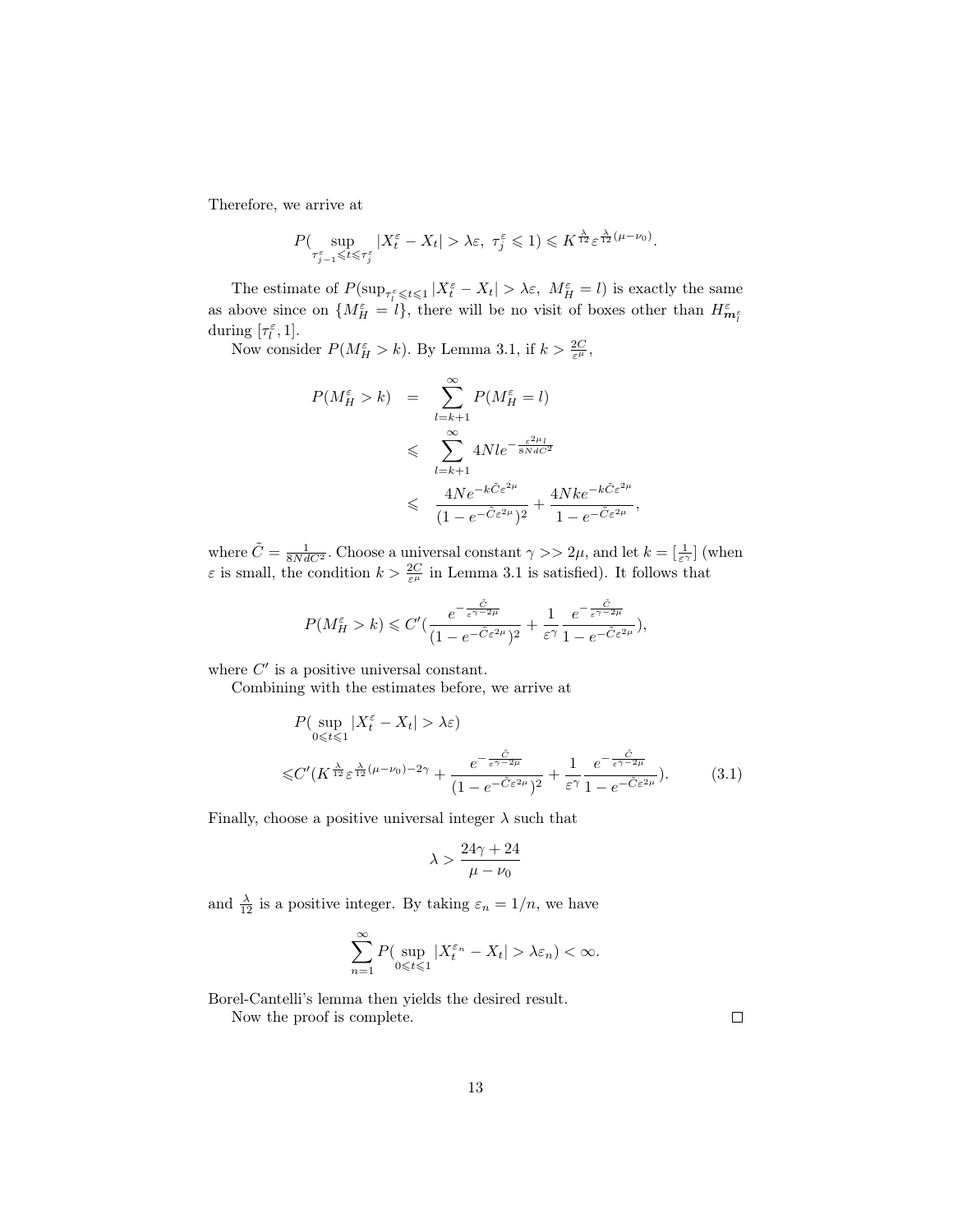Let  $\mu' > \mu$  be another universal constant. Define  $(V_z^{\varepsilon}, \zeta_k^{\varepsilon}, \mathbf{n}_k^{\varepsilon}, M_V^{\varepsilon}, \widetilde{X}^{\varepsilon})$  in the same way as  $(H_z^{\varepsilon}, \tau_k^{\varepsilon}, m_k^{\varepsilon}, M_H^{\varepsilon}, X^{\varepsilon})$  only with  $\mu$  replaced by  $\mu'$ , then Proposition 3.1 is also true for  $\widetilde{X}^{\varepsilon}$  (with  $\varepsilon_n = \frac{1}{n}$  as in the proof of Proposition 3.1).

To complete the proof, it remains to trace the diffusion paths via extended Stratonovich's signatures "between" smaller boxes  $H_z^{\varepsilon}$  and larger boxes  $V_z^{\varepsilon}$ , and prove a squeeze theorem so that we are able to pass to the same limit  $X_t$ .

## 3.2 Constructing differential 1-forms and using extended Stratonovich's signatures

To trace the diffusion paths by using extended Stratonovich's signatures, we first need to construct suitable compactly supported differential 1-forms, such that the Stratonovich's integral of any such 1-form  $\phi$  along the diffusion paths over the duration of visit of supp  $\phi$  is nonzero with probability one.

To this end, it suffices to construct a suitable differential 1-form  $\phi$  on  $\mathbb{R}^N$ with compact support such that the family of vector fields on  $\mathbb{R}^{N+1}$ :

$$
\left\{ \left( \begin{array}{c} V_1 \\ \phi \cdot V_1 \end{array} \right), \cdots, \left( \begin{array}{c} V_d \\ \phi \cdot V_d \end{array} \right), \left( \begin{array}{c} V_0 \\ \phi \cdot V_0 \end{array} \right) \right\}
$$

satisfies Hörmander's condition on (supp  $\phi$ )  $\times \mathbb{R}^1$  so that the generator of the diffusion process on  $\mathbb{R}^{N+1}$  defined by

$$
\begin{cases} dX_t = \sum_{\alpha=1}^d V_\alpha(X_t) \circ dW_t^\alpha + V_0(X_t)dt, \\ dX_t^{N+1} = \phi(X_t) \circ dX_t, \end{cases}
$$

is hypoelliptic on (supp  $\phi$ )  $\times \mathbb{R}^1$ , which ensures the existence of smooth probability densities of certain Wiener functionals. Here and thereafter we use the geometric notation for convenience (so  $V_{\alpha}$  is a regarded as a column vector and  $\phi$  is regarded as a row vector in  $\mathbb{R}^N$ ). In fact, if this is possible, then we can proceed in the same way as Lemma 2.1, Lemma 2.2 and Lemma 2.3 in [6] to show that the Stratonovich's integral of  $\phi$  along the diffusion paths over the duration of visit of supp  $\phi$  is nonzero with probability one, since starting from this point the proof relies only on the strong Markov property and again the results in [1], which hold true from our assumptions on the generating vector fields  $\{V_1, \cdots, V_d; V_0\}.$ 

Now to make it more precise, for  $z \in \mathbb{Z}^N$  and  $\varepsilon > 0$ , we are interested in constructing a differential 1-form  $\phi_z^\varepsilon$  such that

$$
H_z^\varepsilon \subset (\text{supp }\phi_z^\varepsilon)^\circ \subset \text{supp }\phi_z^\varepsilon \subset (V_z^\varepsilon)^\circ,
$$

and  $\phi^\varepsilon_z$  has the property mentioned before.

The following result gives the desired construction.

**Proposition 3.2.** Assume that the family of vector field  $\{V_1, \dots, V_d; V_0\}$  satisfies Hörmander's condition at every point x in  $\mathbb{R}^N$ . Let G be a bounded domain in  $\mathbb{R}^N$  and W be an open subdomain of G such that

 $W \subset\subset G$ .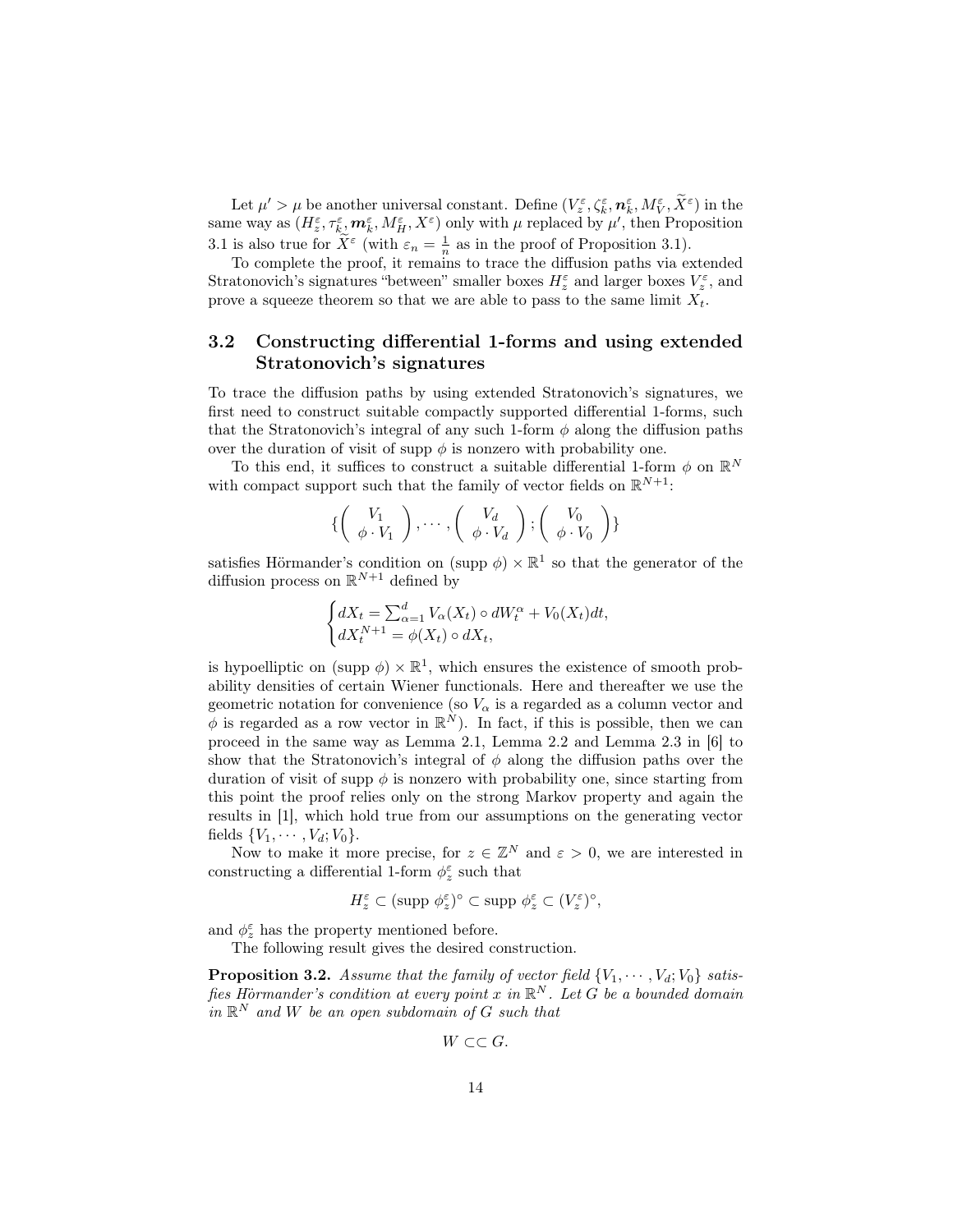Let  $\eta \in C_0^{\infty}(\mathbb{R}^N)$  be a cut-off function of  $\overline{W}$ , that is,  $0 \le \eta \le 1$ ,  $\eta \equiv 1$  on  $\overline{W}$ and  $\eta = 0$  outside a small neighborhood of W. Then there exists  $\Lambda > 0$ , such that for any  $\xi \in \mathbb{R}^N$  with  $|\xi| > \Lambda$ , if we define the differential 1-form  $\phi$  on  $\mathbb{R}^N$ by

$$
\phi(x) = \eta(x)e^{-\frac{1}{2}|x-\xi|^2}(dx^1 + \dots + dx^N),
$$
\n(3.2)

and define the vector field  $\widetilde{V_{\alpha}}$  on  $\mathbb{R}^{N+1}$  (independent of  $x^{N+1}$ ) by

$$
\widetilde{V}_{\alpha} = \begin{pmatrix} V_{\alpha} \\ \phi \cdot V_{\alpha} \end{pmatrix}, \quad \alpha = 0, 1, \cdots d,
$$
\n(3.3)

then the family of vector fields

$$
\{\widetilde{V}_1,\cdots,\widetilde{V}_d;\widetilde{V}_0\}
$$

satisfies Hörmander's condition at every point on  $(supp \phi) \times \mathbb{R}$ . In other words, the differential operator  $\tilde{L}$  on  $\mathbb{R}^{N+1}$  defined by

$$
\widetilde{L} = \frac{1}{2} \sum_{\alpha=1}^{d} \widetilde{V}_{\alpha}^{2} + \widetilde{V}_{0}
$$
\n(3.4)

is hypoelliptic on  $(supp \phi) \times \mathbb{R}$ .

*Proof.* For a differential 1-form  $\phi$  on  $\mathbb{R}^N$  defined by (3.2), define the vector fields

 $\sim$   $\sim$ 

$$
\{\widetilde V_1,\cdots,\widetilde V_d;\widetilde V_0\}
$$

on  $\mathbb{R}^{N+1}$  by (3.3). Note that supp  $\phi$  is independent of  $\xi$ , which will be denoted by K.

Let

$$
\Theta_1 = \{1, 2, \cdots, d\};
$$
  
\n
$$
\Theta_n = \{(\alpha_1, \cdots, \alpha_n) : \alpha_i = 0, 1, \cdots, d\}, n \ge 2;
$$
  
\n
$$
\Theta = \bigcup_{n=1}^{\infty} \Theta_n.
$$

For  $\theta = (\theta_1, \dots, \theta_n) \in \Theta_n$ , denote  $|\theta| = n$ , and we use the notation  $V_{[\theta]}(V_{[\theta]},$ respectively) to denote  $[V_{\theta_1}, [V_{\theta_2}, \cdots, [V_{\theta_{n-1}}, V_{\theta_n}]]]$   $([V_{\theta_1}, [V_{\theta_2}, \cdots, [V_{\theta_{n-1}}, V_{\theta_n}]]],$ respectively).

We first prove that for any  $\theta \in \Theta$ ,  $V_{[\theta]}$  can be written as

$$
\widetilde{V}_{[\theta]} = \left(\begin{array}{c} V_{[\theta]} \\ g_{[\theta]} + \phi \cdot V_{[\theta]} \end{array}\right)
$$

for some  $g_{[\theta]} \in C_b^{\infty}(\mathbb{R}^{N+1})$  independent of  $x^{N+1}$ . In fact, when  $\theta \in \Theta_1$ , it is just the definition of  $V_{[\theta]}$ . Assume that it is true for any  $\theta \in \Theta_n$ . Let  $\theta \in \Theta_{n+1}$ , then there exists some  $0 \le \alpha \le d$  and  $\theta' \in \Theta_n$ , such that

$$
V_{\left[\theta\right]}=[V_{\alpha},V_{\left[\theta'\right]}],\ \ \tilde{V}_{\left[\theta\right]}=[\tilde{V}_{\alpha},\tilde{V}_{\left[\theta'\right]}].
$$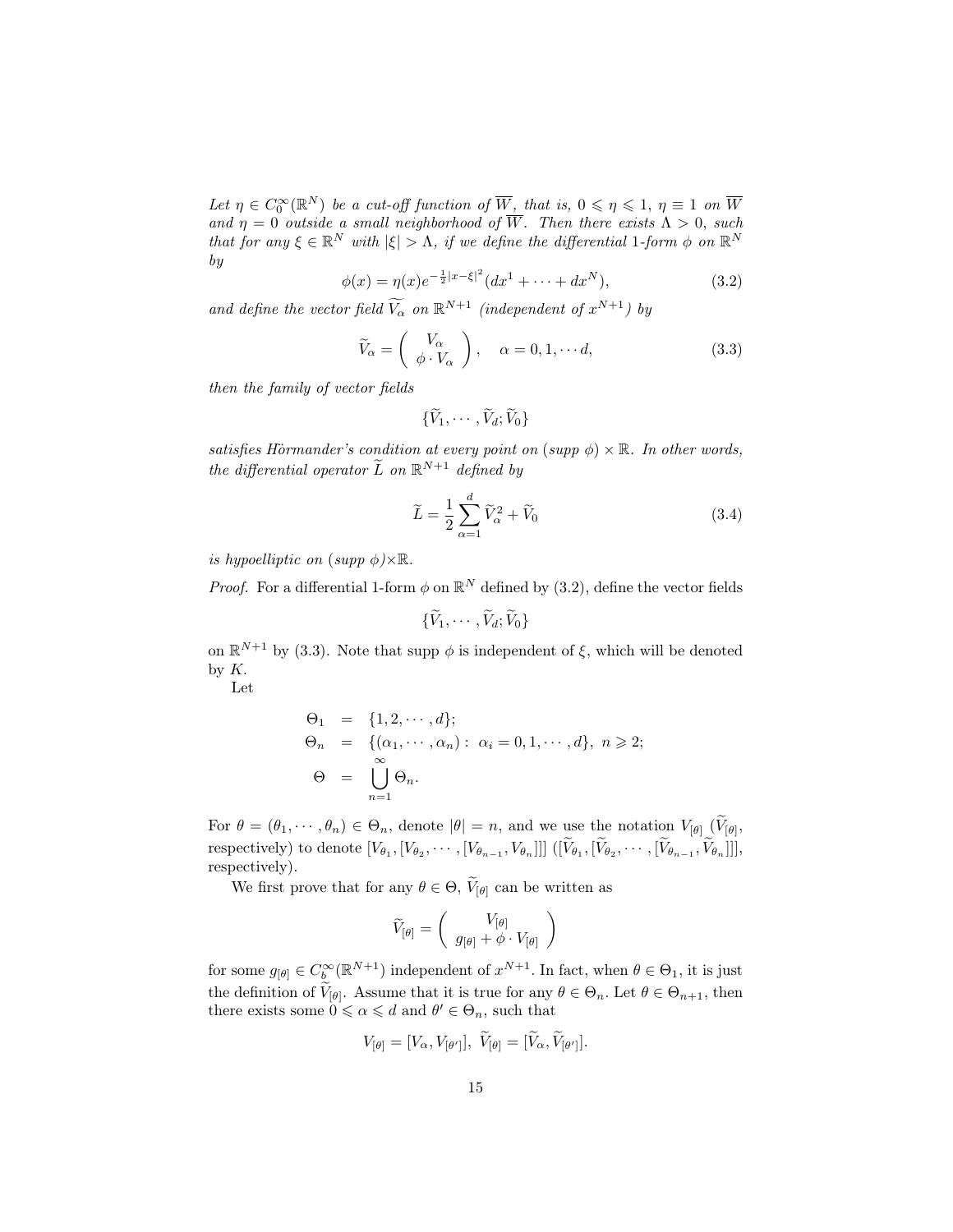By the induction hypothesis, we have

$$
\widetilde{V}_{[\theta]} = \begin{bmatrix} V_{\alpha} \\ \phi \cdot V_{\alpha} \end{bmatrix}, \begin{bmatrix} V_{[\theta']} \\ g_{[\theta']} + \phi \cdot V_{[\theta']} \end{bmatrix} \\ = \begin{pmatrix} [V_{\alpha}, V_{[\theta']}] \\ \nabla^{N} (g_{[\theta']} + \phi \cdot V_{[\theta']} ) \cdot V_{\alpha} - \nabla^{N} (\phi \cdot V_{\alpha}) \cdot V_{[\theta']} \end{pmatrix} \\ = \begin{pmatrix} V_{[\theta]} \\ g_{[\theta]} + \phi \cdot V_{[\theta]} \end{pmatrix},
$$

where

$$
g_{[\theta]} = \nabla^N g_{[\theta']} \cdot V_{\alpha} + V_{[\theta']}^T \cdot \nabla^N \phi^T \cdot V_{\alpha} - V_{\alpha}^T \cdot \nabla^N \phi^T \cdot V_{[\theta']} \in C_b^{\infty}(\mathbb{R}^{N+1}),
$$

which is independent of  $x^{N+1}$ . Here  $\nabla^N$  denotes the gradient operator with respect to  $x^{(N)} = (x^1, \dots, x^N)$  and  $(\cdot)^T$  denotes the transpose operator.

Now we are going to prove the result by a compactness argument.

A key observation is that for any fixed  $\theta \in \Theta$ , let  $g_{[\theta]} \in C_b^{\infty}(\mathbb{R}^{N+1})$  be such that

$$
\widetilde{V}_{[\theta]} = \left(\begin{array}{c} V_{[\theta]} \\ g_{[\theta]} + \phi \cdot V_{[\theta]} \end{array}\right)
$$

as in the previous discussion, then  $g_{\lbrack \theta \rbrack}$  is of the form

$$
g_{[\theta]}(x) = p_{[\theta]}(\xi; x) e^{-\frac{1}{2}|x-\xi|^2},
$$

where  $p_{[\theta]}(\xi; x)$  is a polynomial in  $\xi = (\xi^1, \dots, \xi^N)$  with  $C_b^{\infty}$  coefficients depending only on  $x^{(N)}$ . Here the degree of  $p_{\lbrack \theta \rbrack}$  is at most  $|\theta|-1$ . In other words,

$$
p_{[\theta]}(\xi; x) = \sum_{j=0}^{|\theta|-1} \sum_{|\alpha|=j} c_{\alpha}(x^{(N)}) \xi^{\alpha}.
$$

Fix  $x_0 = (x_0^{(N)}, x_0^{N+1}) \in K^{\circ} \times \mathbb{R}^1$ , where  $x_0^{(N)} = (x_0^1, \dots, x_0^N) \in \mathbb{R}^N$ . By the hypoellipticity of L and continuity, there exists a neighborhood  $U \subset K^{\circ}$  of  $x_0^{(N)}$  and  $\theta^{(1)}, \dots, \theta^{(N)} \in \Theta$ , such that for any  $x^{(N)} \in U$ ,

$$
\{V_{[\theta^{(1)}]}(x^{(N)}),\cdots,V_{[\theta^{(N)}]}(x^{(N)})\}
$$

constitutes a basis of  $\mathbb{R}^N$ . It follows that for any  $x \in U \times \mathbb{R}^1$ , the family of vectors in  $\mathbb{R}^{N+1}$ 

$$
\{V_{[\theta^{(1)}]}(x),\cdots,V_{[\theta^{(N)}]}(x)\}\
$$

generate an N-dimensional subspace of  $\mathbb{R}^{N+1}$ . Let  $M = \max\{|\theta^{(1)}|, \cdots, |\theta^{(N)}|\}.$ Again by the assumptions on L and continuity, it is possible to choose  $\theta \in \Theta$ with  $|\theta| > M$ , such that

$$
degree (p_{[\theta]}) > M \tag{3.5}
$$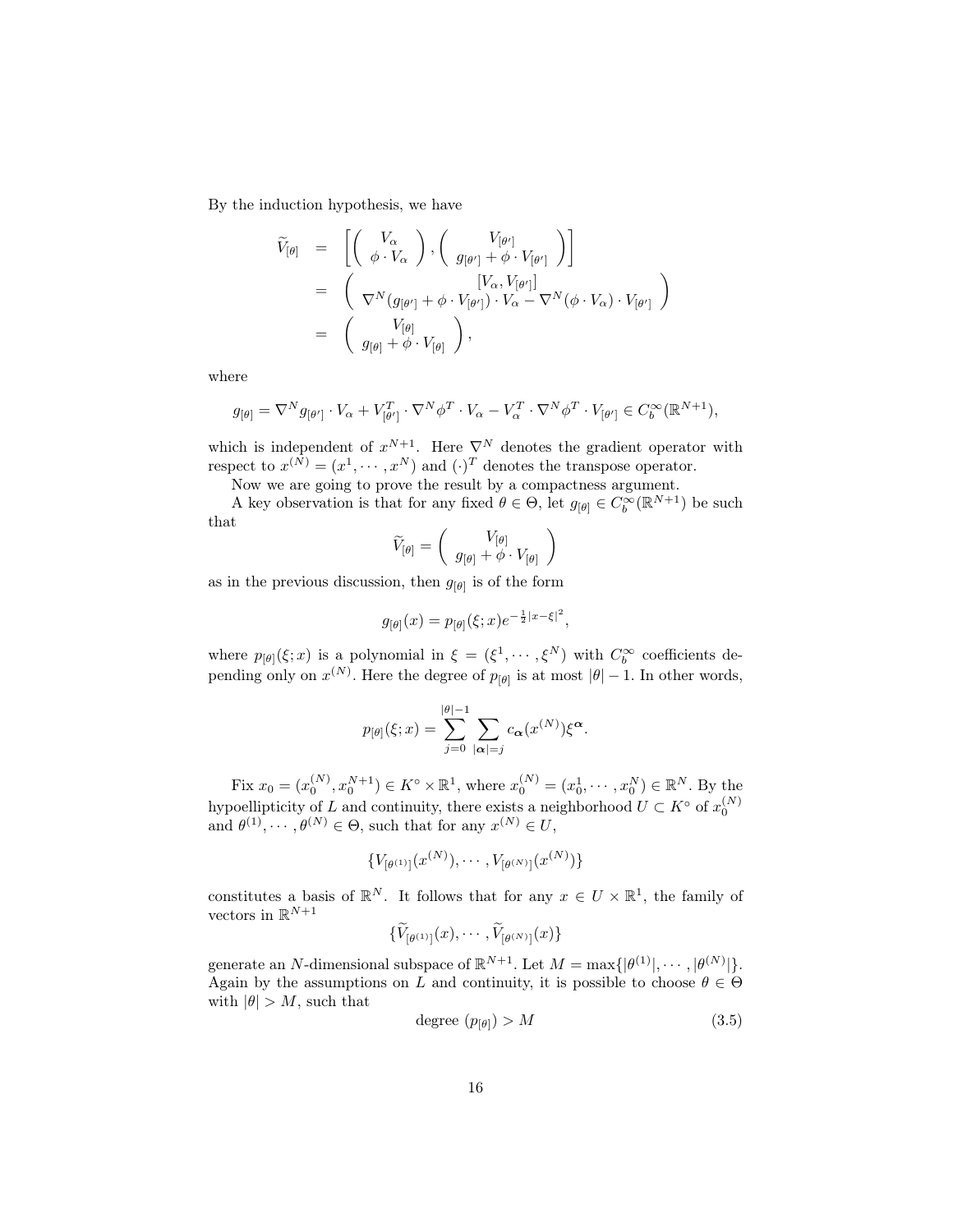in some compact neighborhood  $\overline{U_0} \subset U$  of  $x_0^{(N)}$ . In particular, the choice of  $\theta$ and  $U_0$  is independent of the  $\xi$  since the coefficents of  $p_{[\theta]}$  are functions of x only.

Now we are going to show that there exists  $\Lambda > 0$ , such that when  $\xi \in \mathbb{R}^N$ with  $|\xi| > \Lambda$ , the vector field  $V_{[\theta]}$  cannot be generated by  $\{V_{[\theta^{(1)}]}, \cdots, V_{[\theta^{(N)}]}\}\$  in  $U_0 \times \mathbb{R}^1$ , so that

$$
\dim \, \text{Span}\{\widetilde{V}_{[\theta^{(1)}]},\cdots,\widetilde{V}_{[\theta^{(N)}]},\widetilde{V}_{[\theta]}\} = N + 1,
$$

which yields the hypoellipticity of  $\widetilde{L}$  defined by 3.4 in  $U_0 \times \mathbb{R}^1$ .

To prove this, first notice that there exists  $\lambda^{i}(x^{(N)}) \in C_b^{\infty}(U_0)$ , such that

$$
V_{[\theta]}(x^{(N)}) = \sum_{i=1}^{N} \lambda^{i}(x^{(N)}) V_{[\theta^{(i)}]}(x^{(N)}), \text{ for } x^{(N)} \in U_0.
$$

Moreover, from (3.5) it is easy to see that there exists  $\Lambda > 0$ , such that

$$
p_{[\theta]}(\xi; x) \neq \sum_{i=1}^{N} \lambda^{i}(x^{(N)}) p_{[\theta^{(i)}]}(\xi; x)
$$
\n(3.6)

for  $\xi \in \mathbb{R}^N$  with  $|\xi| > \Lambda$  and  $x \in U_0 \times \mathbb{R}^1$ . If

$$
\widetilde{V}_{[\theta]}(x_1) \in \text{Span}\{\widetilde{V}_{[\theta^{(1)}]}(x_1), \cdots, \widetilde{V}_{[\theta^{(N)}]}(x_1)\}
$$

for some  $x_1 \in U_0 \times \mathbb{R}^1$ , then we must have

$$
\widetilde{V}_{[\theta]}(x_1) = \sum_{i=1}^N \lambda^i(x_1^{(N)}) \widetilde{V}_{[\theta^{(i)}]}(x_1).
$$

It follows from simple calculation that

$$
g_{[\theta]}(x_1) = \sum_{i=1}^{N} \lambda^i(x_1^{(N)}) g_{[\theta^{(i)}]}(x_1).
$$
 (3.7)

This is a contradiction to (3.6) when  $|\xi| > \Lambda$ . Therefore,  $V_{[\theta]}$  cannot be generated by  $\{\widetilde{V}_{[\theta^{(1)}]}, \cdots, \widetilde{V}_{[\theta^{(N)}]}\}\$  in  $U_0 \times \mathbb{R}^1$  if we choose  $\xi$  with  $|\xi| > \Lambda$  in the definition of  $φ$ .

The case when  $x_0 \in \partial K \times \mathbb{R}^1$  can be proved in the same way by replacing  $U_0$  with  $U_0 \cap K$ .

Finally, combining with the above local results and by the compactness of K, we are able to choose  $\Lambda > 0$  (depending on K), such that for any  $\xi \in \mathbb{R}^N$ with  $|\xi| > \Lambda$ , the differential operator  $\widetilde{L}$  is hypoelliptic on  $K \times \mathbb{R}^1$ .

Now the proof is complete.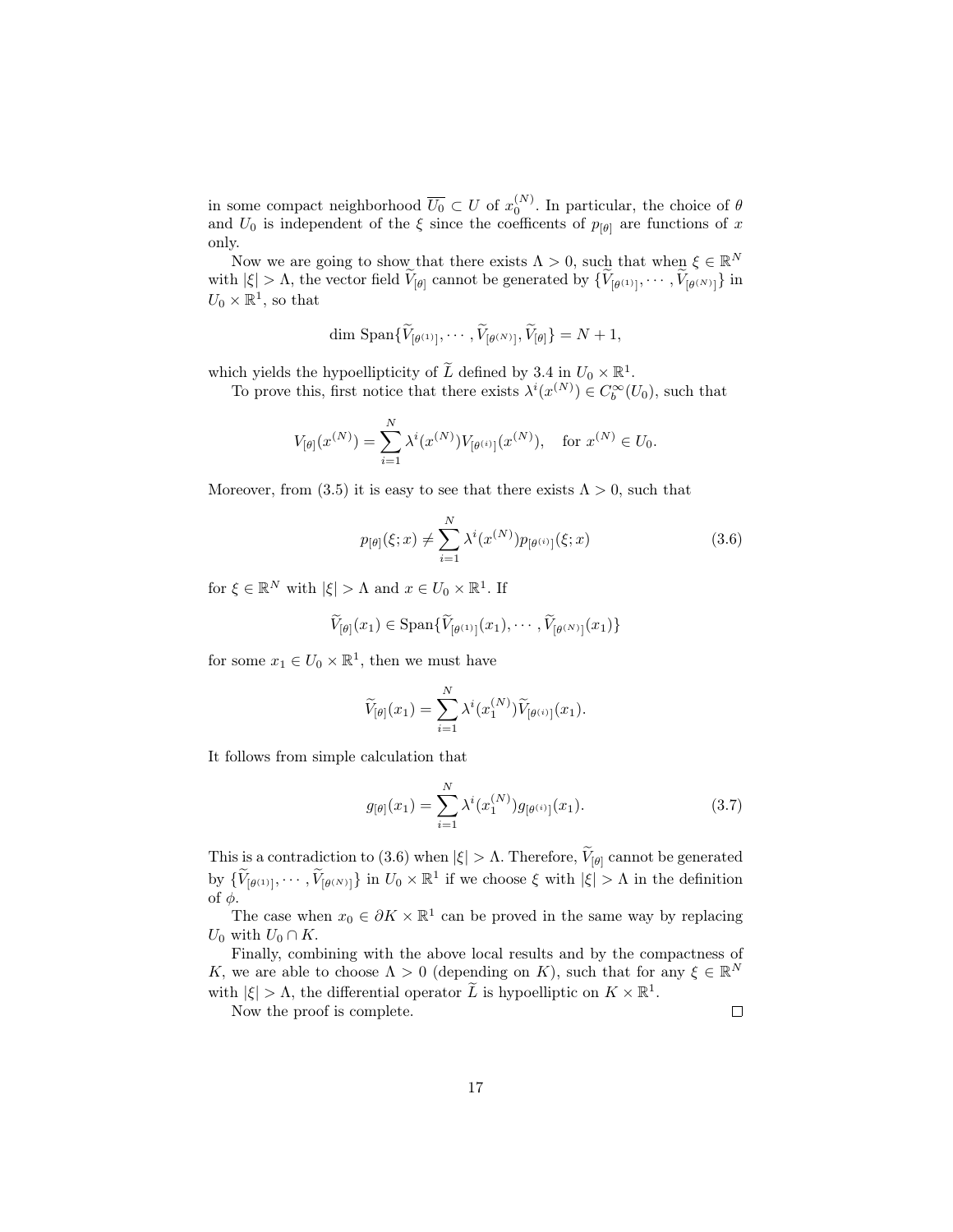For  $z \in \mathbb{Z}^N$  and  $\varepsilon > 0$ , by taking  $W = H_z^{\varepsilon}$  and  $G = V_z^{\varepsilon}$ , we can construct a differential 1-form  $\phi_z^{\varepsilon}$  supported in G according to Lemma 3.2 (just take some fixed admissible  $\xi \in \mathbb{R}^N$  as in the lemma). By proceeding in the same way as in [6], we conclude that the Stratonovich's integral of  $\phi_z^{\varepsilon}$  along the diffusion paths over the duration of visit of supp $\phi_z^\varepsilon$  is nonzero with probability one.

Now we are going to construct extended Stratonovich's signatures to trace the original diffusion paths by using these differential 1-forms  $\phi_z^\varepsilon.$ 

We first define extended Stratonovich's signatures formally.

For smooth differential forms  $\psi^1, \cdots, \psi^k$  on  $\mathbb{R}^N$ , the iterated Stratonovich's integral  $[\psi^1, \dots, \psi^k]_{s,t}$   $(0 \le s < t \le 1)$  defined inductively by

$$
[\psi^1,\cdots,\psi^k]_{s,t}=\int_{s
$$

where

$$
[\psi^1]_{s,t} = \sum_{i=1}^N \int_{s < u < t} \psi_i^1(X_u) \circ dX_u^i,
$$

is called an *extended Stratonovich's signature* of the diffusion process  $X_t$ .

The following lemma allows us to use extended Stratonovich's signatures for our study. The case of Brownian motion was proved in [6], but we can easily adopt the proof to the our case without changing anything (in fact, the proof does not rely on probabilistic features, but only on paths). Recall that  $\mathcal{G}_1$  is the completion of the  $\sigma$ -algebra generated by the Stratonovich's signature of  $X_t$ over [0, 1].

**Lemma 3.2.** If  $\psi^1, \cdots, \psi^k$  are smooth differential 1-forms on  $\mathbb{R}^N$  with compact supports, then

$$
[\psi^1,\cdots,\psi^k]_{0,1}
$$

is  $G_1$ -measurable.

Proof. See [6], Lemma 1.3.

For  $m \geqslant 0$ , let

$$
\mathcal{W}_m = \{ (z_0 = (0, \cdots, 0), z_1, \cdots, z_m) : z_i \in \mathbb{Z}^N, z_i \neq z_{i-1}, i = 1, 2, \cdots, m \}.
$$

An element  $(z_0, z_1, \dots, z_m) \in \mathcal{W}_m$  is called an admissible word of length  $m+1$ . For  $\varepsilon > 0$ , define the  $\mathcal{G}_1$ -measurable random variable  $M^{\varepsilon}$  to be the supremum of those  $m \geqslant 0$  such that

$$
[\phi_{z_0}^{\varepsilon},\phi_{z_1}^{\varepsilon},\cdots,\phi_{z_m}^{\varepsilon}]_{0,1}\neq 0
$$

for some admissible word  $(z_0, z_1, \dots, z_m) \in \mathcal{W}_m$ . It follows that  $M_H^{\varepsilon} \leqslant M^{\varepsilon} \leqslant$  $M_V^{\varepsilon}$  for almost surely. For  $m \geq 0$ ,  $(z_0, z_1, \dots, z_m) \in \mathcal{W}_m$ , define

$$
A^{\varepsilon}_{m;(z_0,z_1,\cdots,z_m)}=\{\omega:\;M^{\varepsilon}=m,\;[\phi^{\varepsilon}_{z_0},\phi^{\varepsilon}_{z_1},\cdots,\phi^{\varepsilon}_{z_m}]_{0,1}\neq 0\},\,
$$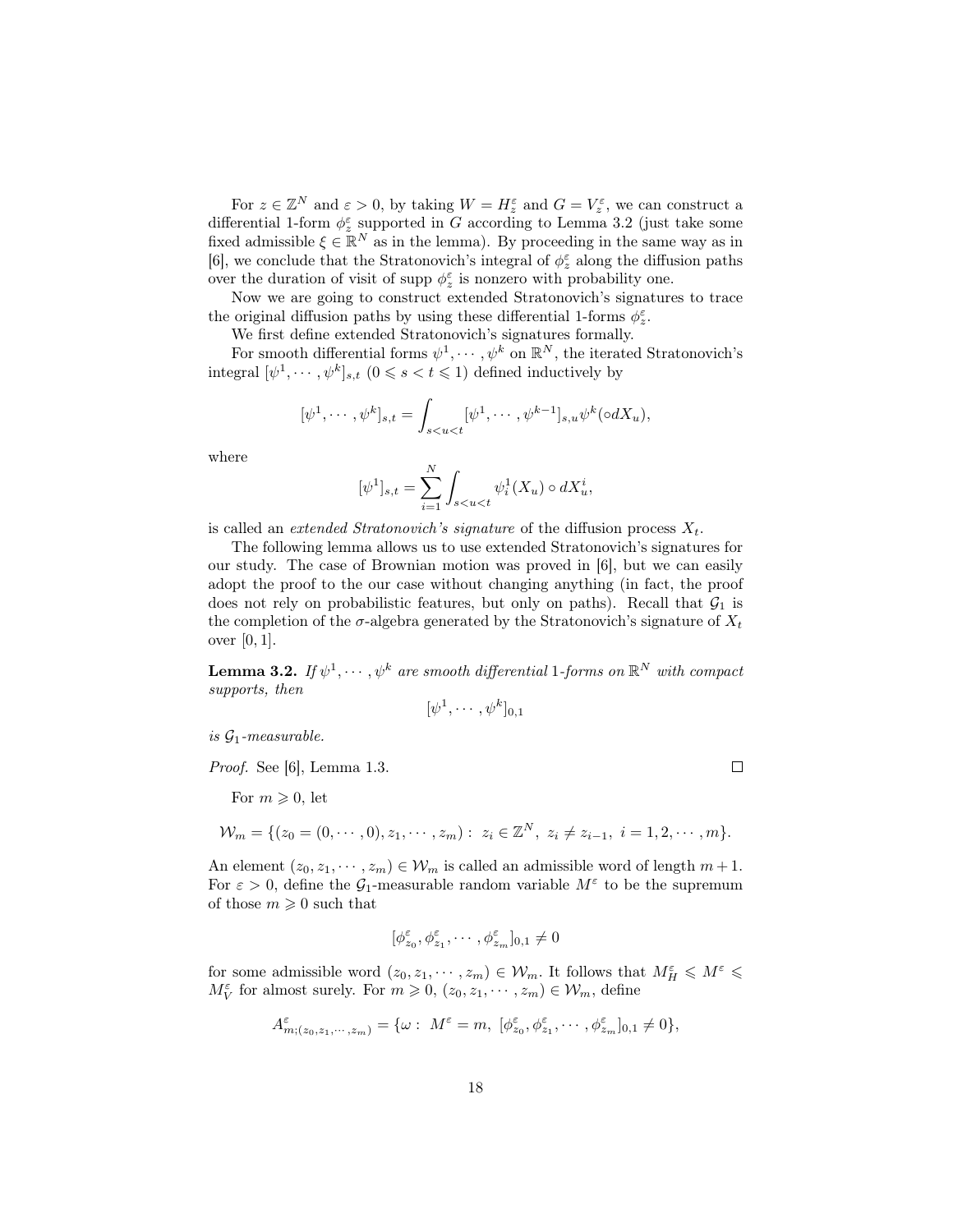then  $\{A_{m;(z_0,z_1,\dots,z_m)}^{\varepsilon} : m \geq 0, (z_0,z_1,\dots,z_m) \in \mathcal{W}_m\}$  are mutually disjoint  $\mathcal{G}_1$ -measurable sets whose union is the whole space  $\Omega$ . See [6] for a more detailed discussion.

Let

$$
\mathcal{W} = \bigcup_{m=0}^{\infty} \mathcal{W}_m
$$

be the space of admissible words. For  $\varepsilon > 0$ , define the mapping  $\mathcal{Y}^{\varepsilon}$ :  $\Omega \to \mathcal{W}$ ,

$$
\mathcal{Y}^{\varepsilon}(\omega)=(z_0,z_1,\cdots,z_m),
$$

if  $(z_0, z_1, \dots, z_m)$  is such that

$$
\omega \in A_{m;(z_0,z_1,\cdots,z_m)}^{\varepsilon}.
$$

It follows that  $\mathcal{Y}^{\varepsilon}$  is well-defined and  $\mathcal{G}_1$ -measurable. Intuitively,  $\mathcal{Y}^{\varepsilon}$  is the maximal admissible word such that the associated extended Stratonovich's signature is nonzero. It is natural to believe that  $\mathcal{Y}^{\varepsilon}$  records a reasonable amount of information of the diffusion paths and as  $\varepsilon \to 0$ , it might be possible to recover the diffusion paths.

### 3.3 Completing the proof: a squeeze theorem for convergence in trajectory

In Section 2, we defined piecewise linear trajectories (P.L.T.s), parametrization of a P.L.T., and introduced the concept of convergence in trajectory. In this section, we are going to show that if  $\mathcal{Y}^{\varepsilon}$  is regarded as a P.L.T. in  $\mathbb{Z}^{N}$ , then by taking  $\varepsilon_n = \frac{1}{n}$ , with probability one,  $\varepsilon_n \cdot \mathcal{Y}^{\varepsilon_n}$  converges in trajectory to  $(X_t)_{0\leq t\leq 1}$ , which completes the proof of our main theorem.

Recall that a P.L.T.  $\mathcal T$  is essentially a finite sequence of points in  $\mathbb R^N$  (not necessarily all distinct).

**Definition 3.1.** For a P.L.T.  $\mathcal{T}, \mathcal{T}^-$  is denoted as the new P.L.T. by removing the last point of  $\mathcal{T}$ . Let  $\mathcal{T}_1, \mathcal{T}_2$  be two P.L.T.s.  $\mathcal{T}_1$  is called a sub-P.L.T. of  $\mathcal{T}_2$ (denoted by  $\mathcal{T}_1 \prec \mathcal{T}_2$ ) if  $\mathcal{T}_1$  is a subsequence of  $\mathcal{T}_2$ .

By the convergence result and the construction of  $\phi_z^\varepsilon$  in the last two subsections, if we denote  $\mathcal{X}^{\varepsilon}$  (respectively,  $\widetilde{\mathcal{X}}^{\varepsilon}$ ) as the associated P.L.T. of the piecewise linear path  $X^{\varepsilon}$  (respectively,  $\widetilde{X}^{\varepsilon}$ ), then it is immediate that

$$
(\mathcal{X}^{\varepsilon})^{-} \prec \varepsilon \cdot \mathcal{Y}^{\varepsilon} \prec (\widetilde{\mathcal{X}}^{\varepsilon})^{-},
$$

with probability one, and  $\mathcal{X}^{\varepsilon_n}$  and  $\widetilde{\mathcal{X}}^{\varepsilon_n}$  both converges in trajectory to  $(X_t)_{0 \leq t \leq 1}$ . Therefore, it is natural to claim a certain kind of squeeze theorem for convergence in trajectory so we may conclude that  $\mathcal{Y}^{\varepsilon_n}$  also converges in trajectory to  $(X_t)_{0\leq t\leq 1}$  with probability one.

The following result is a squeeze theorem for convergence in trajectory we are looking for, which is sufficient for our use.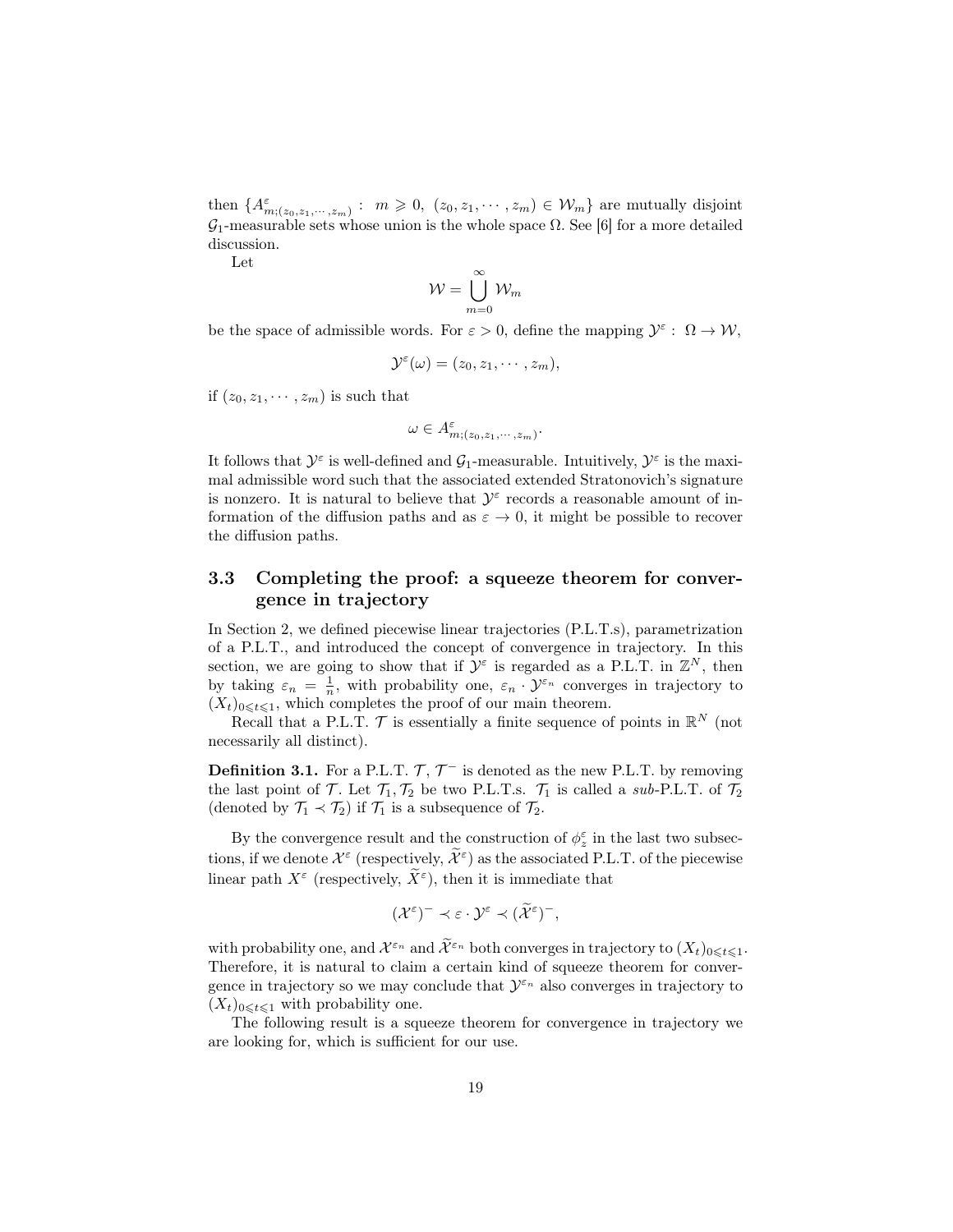**Proposition 3.3.** Assume that  $\{\mathcal{T}_1^{(n)}\}, \{\mathcal{T}_2^{(n)}\}$  are two sequence of P.L.T.s such that:

(1) the first points of  $\mathcal{T}_1^{(n)}$  and  $\mathcal{T}_2^{(n)}$  are identical;

(2) the last two points of  $\mathcal{T}_i^{(n)}$  are identical  $(i = 1, 2)$ .

Let  $\sigma_i^{(n)}$  be a parametrization of  $\mathcal{T}_i^{(n)}$   $(i = 1, 2)$  such that the partition points in  $\sigma_1^{(n)}$  belong to the partition points in  $\sigma_2^{(n)}$  and for any  $t < 1$  in  $\sigma_1^{(n)}$ ,

$$
\mathcal{T}_1^{(n)}(t|\sigma_1^{(n)}) = \mathcal{T}_2^{(n)}(t|\sigma_2^{(n)}).
$$

(This assumption implies that  $(\mathcal{T}_1^{(n)})^- \prec (\mathcal{T}_2^{(n)})^-$ .) Let  $\{\mathcal{T}^{(n)}\}$  be a sequence of P.L.T.s such that

$$
(\mathcal{T}_1^{(n)})^- \prec \mathcal{T}^{(n)} \prec (\mathcal{T}_2^{(n)})^-,
$$

and  $(\gamma_t)_{0 \leq t \leq 1}$  be a continuous path in  $\mathbb{R}^N$  such that

$$
\lim_{n \to \infty} \sup_{0 \le t \le 1} |\mathcal{T}_i^{(n)}(t|\sigma_i^{(n)}) - \gamma_t| = 0, \quad i = 1, 2.
$$

Then we can choose a parametrization  $\sigma^{(n)}$  of  $\mathcal{T}^{(n)}$ , such that

$$
\lim_{n \to \infty} \sup_{0 \leq t \leq 1} |\mathcal{T}^{(n)}(t|\sigma^{(n)}) - \gamma_t| = 0.
$$

In particular,  $\mathcal{T}^{(n)}$  converges in trajectory to  $(\gamma_t)_{0 \leqslant t \leqslant 1}$ .

*Proof.* For any  $\varepsilon > 0$ , there exists  $n_0 > 0$ , such that for any  $n > n_0$ ,

$$
\sup_{0 \le t \le 1} |\mathcal{T}_i^{(n)}(t|\sigma_i^{(n)}) - \gamma_t| < \varepsilon, \quad i = 1, 2. \tag{3.8}
$$

On the other hand, it is obvious that we are able to construct a parametrization  $\sigma^{(n)}$  of  $\mathcal{T}^{(n)}$ , such that:

(1) the partition points of  $\sigma_1^{(n)}$  belong to the partition points in  $\sigma^{(n)}$ , and for any  $t < 1$  in  $\sigma_1^{(n)}$ ,

$$
\mathcal{T}_1^{(n)}(t|\sigma_1^{(n)}) = \mathcal{T}^{(n)}(t|\sigma^{(n)});
$$

(2) the partition points in  $\sigma^{(n)}$  belong to the partition points in  $\sigma_2^{(n)}$ , and for any  $t < 1$  in  $\sigma^{(n)}$ ,

$$
\mathcal{T}^{(n)}(t|\sigma^{(n)}) = \mathcal{T}_2^{(n)}(t|\sigma_2^{(n)}).
$$

Let  $t_n$  be the largest time spot in  $\sigma_1^{(n)}$  such that  $t_n < 1$ . Let  $u_n < v_n$ be any consecutive time spots in  $\sigma^{(n)}$ , then on  $[u_n, v_n]$  both  $\mathcal{T}_1^{(n)}(\cdot | \sigma_1^{(n)})$  and  $\mathcal{T}^{(n)}(\cdot|\sigma^{(n)})$  are linear. Therefore, by an elementary result on the comparison for linear paths, we have

$$
\sup_{u_n \leqslant t \leqslant v_n} |\mathcal{T}_1^{(n)}(t|\sigma_1^{(n)}) - \mathcal{T}^{(n)}(t|\sigma_1^{(n)})|
$$
\n
$$
\leqslant \max\{|\mathcal{T}_1^{(n)}(u_n|\sigma_1^{(n)}) - \mathcal{T}^{(n)}(u_n|\sigma_1^{(n)})|, |\mathcal{T}_1^{(n)}(v_n|\sigma_1^{(n)}) - \mathcal{T}^{(n)}(v_n|\sigma_1^{(n)})|\}.
$$
\n(3.9)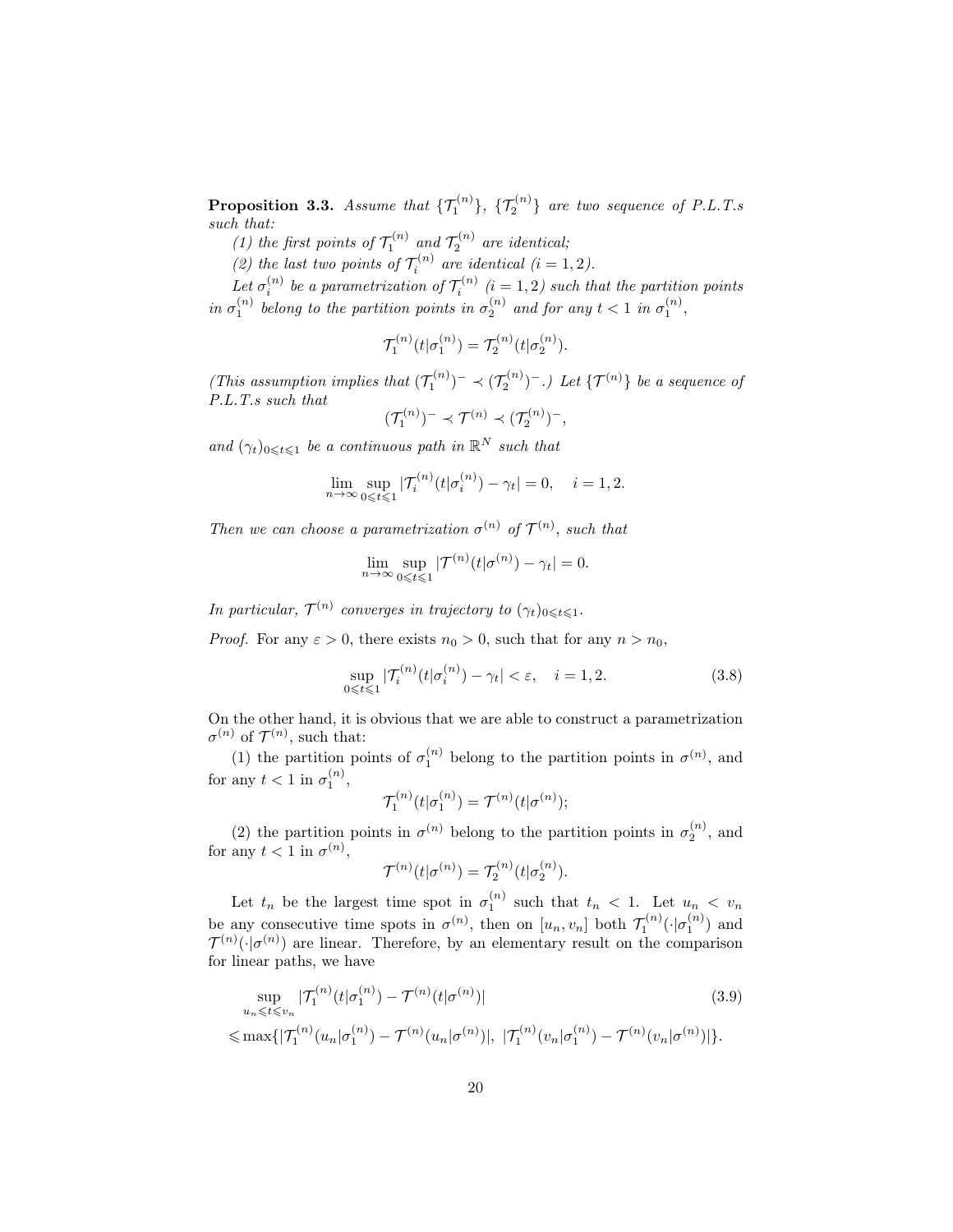If  $v_n \leqslant t_n$ , then

$$
\mathcal{T}^{(n)}(u_n|\sigma^{(n)}) = \mathcal{T}_2^{(n)}(u_n|\sigma^{(n)}_2), \ \mathcal{T}^{(n)}(v_n|\sigma^{(n)}) = \mathcal{T}_2^{(n)}(v_n|\sigma^{(n)}_2).
$$

It follows from (3.8) and (3.9) that

$$
\sup_{u_n \leqslant t \leqslant v_n} |\mathcal{T}_1^{(n)}(t|\sigma_1^{(n)}) - \mathcal{T}^{(n)}(t|\sigma^{(n)})| < 2\varepsilon, \quad n > n_0.
$$

If  $u_n \geqslant t_n$ , since the last two points of  $\mathcal{T}_1^{(n)}$  are identical (denoted by  $x^{(n)}$ ), it follows that

$$
\sup_{u_n \leq t \leq v_n} |\mathcal{T}_1^{(n)}(t|\sigma_1^{(n)}) - \mathcal{T}^{(n)}(t|\sigma^{(n)})|
$$
  
\$\leq \max\{|x^{(n)} - \mathcal{T}^{(n)}(u\_n|\sigma^{(n)}), |x^{(n)} - \mathcal{T}^{(n)}(v\_n|\sigma^{(n)})|]\}\$.

Obviously

$$
\mathcal{T}^{(n)}(u_n|\sigma^{(n)}) = \mathcal{T}_2^{(n)}(u_n|\sigma^{(n)}_2).
$$

But it may not be true for  $v_n$  since it is possible that  $v_n = 1$ . However, since  $\mathcal{T}^{(n)} \prec \mathcal{T}_2^{(n)}$ , there exists some  $w_n > u_n$ , such that

$$
\mathcal{T}^{(n)}(v_n|\sigma^{(n)}) = \mathcal{T}_2^{(n)}(w_n|\sigma^{(n)}_2), \quad (w_n = v_n \text{ if } v_n < 1).
$$

Due to the fact that  $\mathcal{T}_1^{(n)} \equiv x^{(n)}$  on  $[t_n, 1]$ , we arrive again at

$$
\sup_{u_n \leqslant t \leqslant v_n} |\mathcal{T}_1^{(n)}(t|\sigma_1^{(n)}) - \mathcal{T}^{(n)}(t|\sigma^{(n)})| < 2\varepsilon, \quad n > n_0.
$$

Consequently,

$$
\sup_{0\leqslant t\leqslant 1}|\mathcal{T}_1^{(n)}(t|\sigma_1^{(n)})-\mathcal{T}^{(n)}(t|\sigma^{(n)})|< 2\varepsilon,\quad n>n_0.
$$

It follows that

$$
\lim_{n \to \infty} \sup_{0 \leq t \leq 1} |\mathcal{T}^{(n)}(t|\sigma^{(n)}) - \gamma_t| = 0,
$$

and in particular,  $\mathcal{T}^{(n)}$  converges in trajectory to  $(\gamma_t)_{0 \leqslant t \leqslant 1}$ . Now the proof is complete.

In order to apply Proposition 3.3, we are going to modify  $\widetilde{\mathcal{X}}^{\varepsilon}$  and choose a suitable parametrization based on the one for  $\widetilde{\mathcal{X}}^{\varepsilon}$  specified in Subsection 3.1, which is chosen according to the successive visit time of larger boxes for the diffusion paths (excluding revisit of the same box before visiting other boxes), so that the assumptions of Proposition 3.3 are all verified.

The method is the following. By using the notation in Section 3.1, if  $(\zeta^\varepsilon_k, \tau^\varepsilon_l, \zeta^\varepsilon_{k+1})$  is such that

$$
\zeta_k^{\varepsilon} < \tau_l^{\varepsilon} < \zeta_{k+1}^{\varepsilon} \leq 1,
$$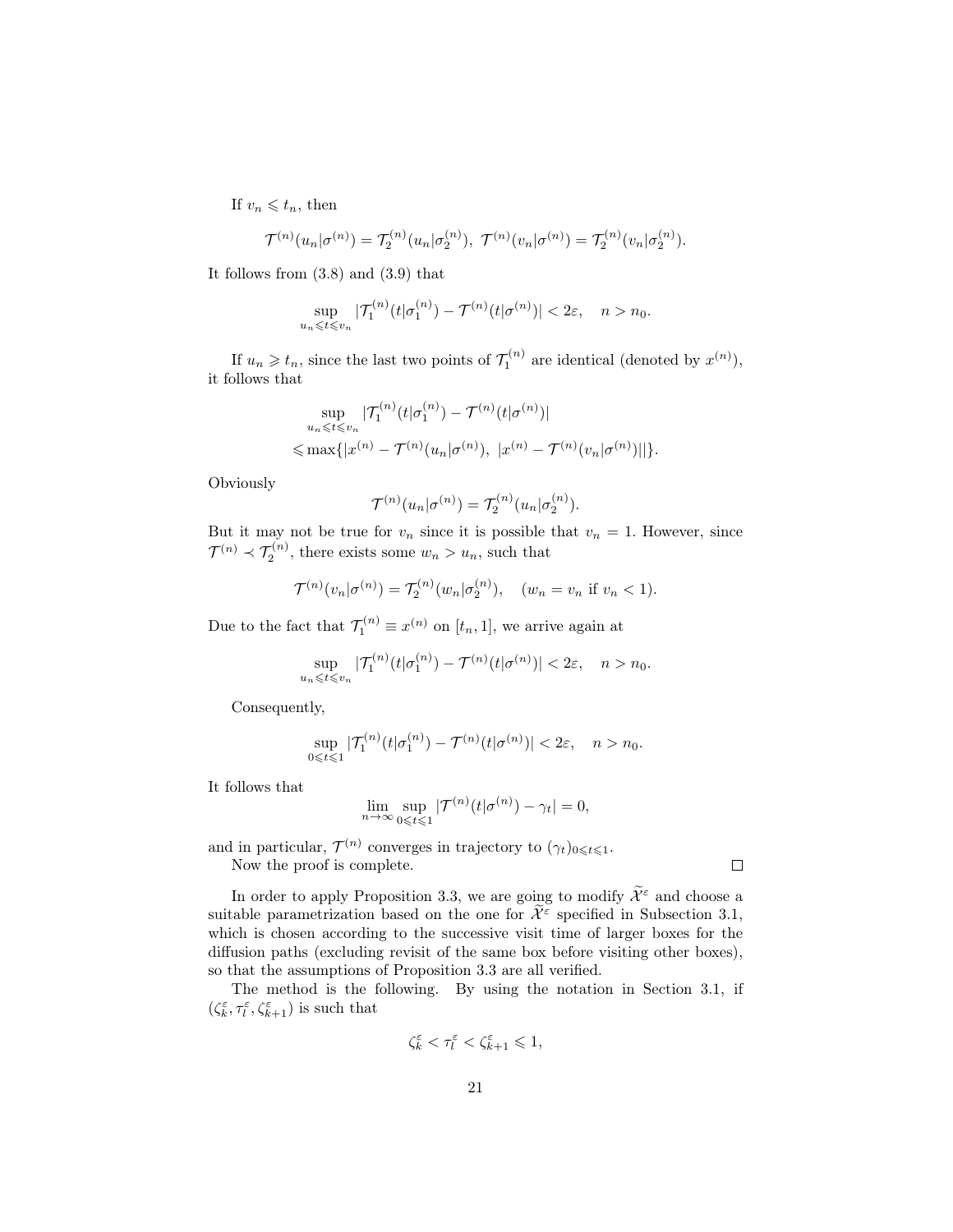then we modify the linear path  $\tilde{X}^{\varepsilon}$  on  $[\zeta^{\varepsilon}_{k}, \zeta^{\varepsilon}_{k+1}]$  to a new path such that it does not move during  $[\zeta_k^{\varepsilon}, \tau_l^{\varepsilon}]$  and goes directly from its initial position at  $t = \tau_l^{\varepsilon}$  to  $\widetilde{X}_{\zeta_{k+1}^{\varepsilon}}^{\varepsilon}$  at  $t = \zeta_{k+1}^{\varepsilon}$  with constant velocity. If

$$
\zeta_k^\varepsilon<\tau_l^\varepsilon<1<\zeta_{k+1}^\varepsilon,
$$

then we modify the linear path  $\tilde{X}^{\varepsilon}$  on  $[\zeta^{\varepsilon}_k, 1]$  (in fact,  $\tilde{X}^{\varepsilon}$  remains still on  $[\zeta^{\varepsilon}_k, 1]$ ) to a path such that during  $[\zeta_k^{\varepsilon}, \tau_l^{\varepsilon}]$  and  $[\tau_l^{\varepsilon}, 1]$  it remains still (equals  $\widetilde{X}_{\zeta_k^{\varepsilon}}^{\varepsilon}$ ). It seems that such modification is trivial and does not change anything, but it does make a slight difference if we are using the associated P.L.T.. Let  $\hat{X}^{\varepsilon}$  be the modified piecewise linear path of  $\widetilde{X}^{\varepsilon}$  and let  $\widehat{\mathcal{X}}^{\varepsilon}$  be the associated P.L.T. of  $\widehat{X}^{\varepsilon}$ . If we can prove that  $\hat{X}^{\varepsilon_n}$  converges uniformly to  $(X_t)_{0\leqslant t\leqslant1}$  with probability one, then all the assumptions in Proposition 3.3 for the triple sequence  $\{(\mathcal{X}^{\varepsilon_n}, \varepsilon_n\cdot\mathcal{Y}^{\varepsilon_n}]\}$  $(\mathcal{Y}^{\varepsilon_n}, \widehat{\mathcal{X}}^{\varepsilon_n})$  are verified, and we will complete the proof of Theorem 2.1. In fact, it is just a simple modification of the arguments in Subsection 3.1.

**Lemma 3.3.** With probability one,  $(\widehat{X}_t^{\varepsilon_n})_{0\leqslant t\leqslant 1}$  converges uniformly to the diffusion paths  $(X_t)_{0 \leq t \leq 1}$ .

*Proof.* As in the proof of Proposition 3.1, we need to estimate  $P(\sup_{0\leq t\leq 1}|\hat{X}_t^{\varepsilon}-\hat{X}_t^{\varepsilon})|$  $X_t$   $> \lambda \varepsilon$  for some universal constant  $\lambda$ , which reduces to the estimation of  $P(\sup_{\zeta_{j-1}^{\varepsilon} \leq t \leq \zeta_j^{\varepsilon}} |\widehat{X}_{t}^{\varepsilon} - X_t| > \lambda \varepsilon, \zeta_j^{\varepsilon} \leq 1), P(\sup_{\zeta_{l}^{\varepsilon} \leq t \leq 1} |\widehat{X}_{t}^{\varepsilon} - X_t| > \lambda \varepsilon, M_V^{\varepsilon} = l)$ and  $P(M_V^{\varepsilon} > k)$ .

For the first quantity, from the definition of  $\widehat{X}^{\varepsilon}$  we have

$$
\widehat{X}^{\varepsilon}([\zeta_{j-1}^{\varepsilon}, \zeta_{j}^{\varepsilon}]) = \widetilde{X}^{\varepsilon}([\zeta_{j-1}^{\varepsilon}, \zeta_{j}^{\varepsilon}])
$$

on  $\{\zeta_j^{\varepsilon} \leq 1\}$ , regardless of whether the path has visited the smaller box  $H_{\mathbf{n}_{j-1}^{\varepsilon}}^{\varepsilon}$ during  $\left[\zeta_{j-1}^{\varepsilon},\zeta_j^{\varepsilon}\right]$ . Therefore, the event  $\left\{\sup_{\zeta_{j-1}^{\varepsilon} \leq \xi_j^{\varepsilon}} |\widehat{X}_{t}^{\varepsilon} - X_t| > \lambda \varepsilon, \zeta_j^{\varepsilon} \leq 1\right\}$ again implies that during  $[\zeta_{j-1}^{\varepsilon}, \zeta_j^{\varepsilon}]$ , the path must have traveled through many narrow tunnels and spread far away from the box  $V_{n_{j-1}^{\varepsilon}}^{\varepsilon}$  before visiting another box. More precisely, again we have

$$
\{\sup_{\zeta_{j-1}^\varepsilon\leq t\leqslant \zeta_j^\varepsilon}|\widehat X_t^\varepsilon-X_t|>\lambda\varepsilon, \zeta_j^\varepsilon\leqslant 1\}\subset \{\sigma_0<\sigma_1<\cdots<\sigma_{\lambda/12}<\infty\},
$$

the same as in the proof of Proposition 3.1. Similar arguments apply to the estimation of the second quantity, and the third quantity has nothing to do with the polygonal approximation.

Therefore, we can apply exactly the same arguments as in the proof of Proposition 3.1 to concluded that

$$
\sum_{n=1}^{\infty} P\left(\sup_{0 \leq t \leq 1} |\widehat{X}_t^{\varepsilon} - X_t| > \lambda \varepsilon_n\right) < \infty,
$$

where  $\lambda$  is the universal constant chosen in that proof.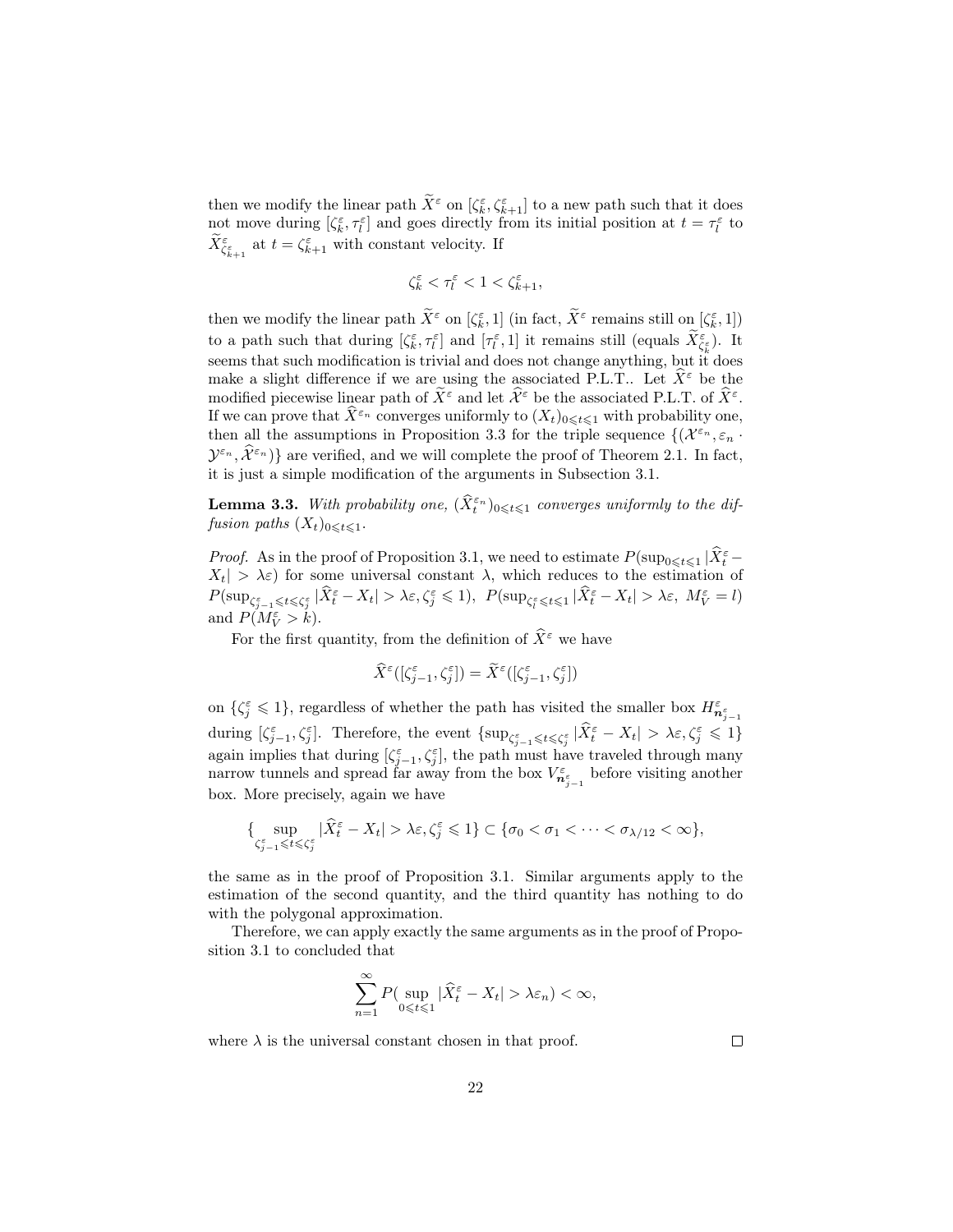Now the proof of Theorem 2.1 is complete.

Remark 3.1. From the proof of Theorem 2.1, it is not hard to see that the global assumption (C) on the generating vector fields can be weakened to a local one to some extend. In fact, the only property of the vector fields we've used from Assumption (C) is that at every point on the boundary of  $H_z^{\varepsilon}$ , the vector fields  $V_1, \dots, V_d$  do not generate a subspace of the tangent space at that point. Therefore, it suffices to assume that for each z and  $\varepsilon$ , there exists a small rotation O (an orthogonal transformation) such that after rotating the box  $H_z^{\varepsilon}$ by O with respect to its center, the vector fields do not generate a subspace of the tangent space at every point on the boundary. The smallness of the rotation O can be quantified as follows. If we let

$$
\widetilde{H}_{z}^{\varepsilon} = \varepsilon z + O(H_{z}^{\varepsilon} - \varepsilon z)
$$

be the rotated box, then O should satisfy the condition that for any  $x =$  $(x_1, \cdots, x_N) \in \widetilde{H}_{z}^{\varepsilon},$ 

$$
|x_i - \varepsilon z_i| < \frac{\varepsilon}{2}, \ \forall i = 1, \cdots, N.
$$

This is to ensure that the geometric configuration, in particular the tunnel structure, is not damaged, so that the whole proof of Theorem 2.1 carries through in the same way.

## Acknowledgement

The authors wish to thank the referees for their very careful reading on the manuscript and very useful suggestions. The authors are supported by the Oxford-Man Institute at University of Oxford.

# References

- [1] G. Ben Arous, S. Kusuoka, D.W. Stroock, The Poisson kernel for certain degenerate elliptic operators, J. Funct. Anal. 56 (2) (1984) 171-209.
- [2] K.T. Chen, Iterated path integrals, Bull. Amer. Math. Soc. 83 (5) (1977) 831-879.
- [3] B. Hambly, T. Lyons, Uniqueness for the signature of a path of bounded variation and the reduced path group, Ann. of Math. 171(1) (2010) 109-167.
- [4] L. Hörmander, Hypoelliptic second order differential equations, Acta Math. 119 (1) (1967) 147-171.
- [5] N. Ikeda, S. Watanabe, Stochastic Differential Equations and Diffusion Processes, North-Holland, 1989.